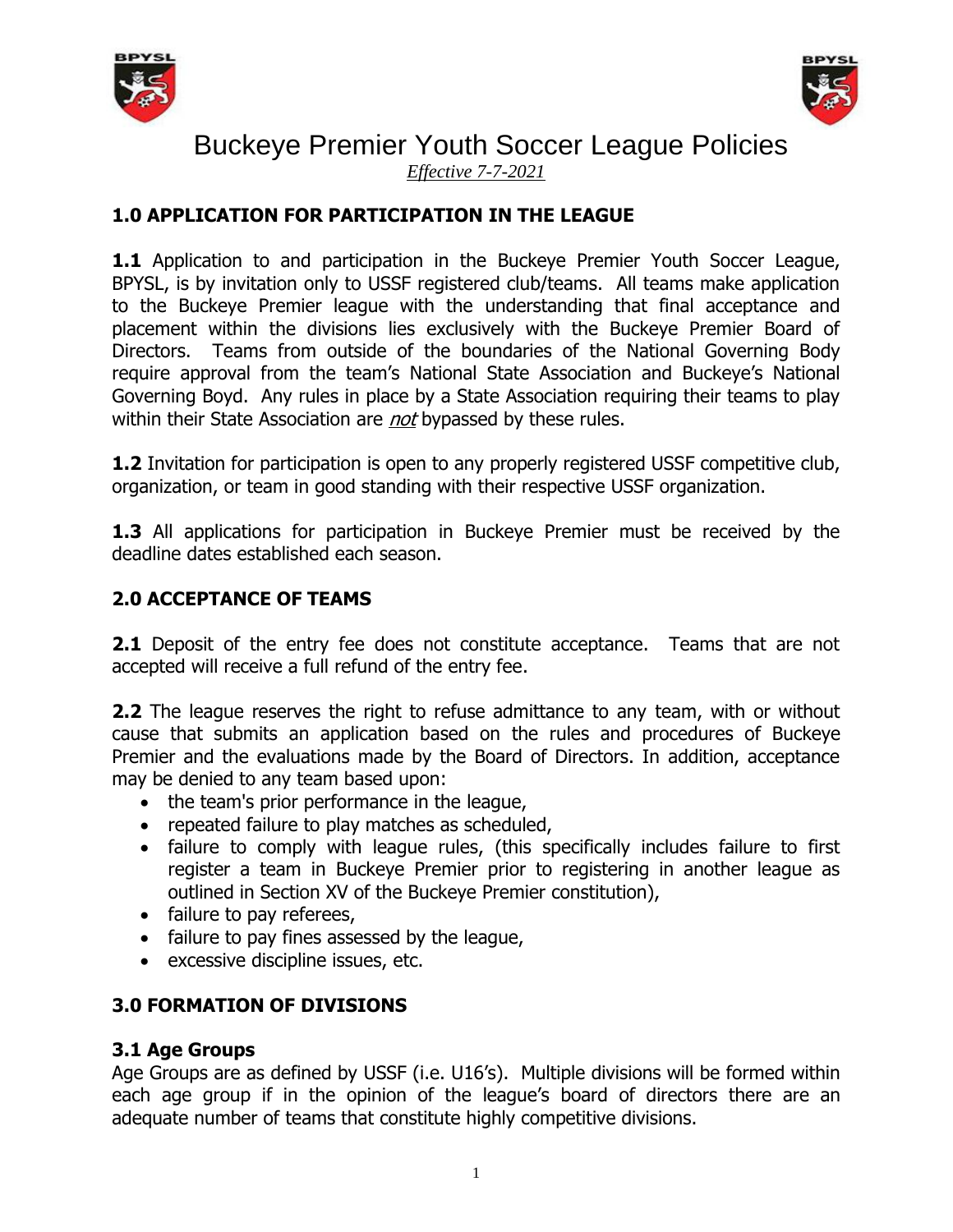



*Effective 7-7-2021*

## **3.2 Seeding / Placement of Teams**

**3.2.1** Seeding of each Division is the responsibility of the Buckeye Premier Board of Directors.

**3.2.2** Placement of teams within divisions will be based on the playing record of each team with the intent of creating divisions of comparable competitive strength.

**3.2.3** Consideration may be given to geographic dispersion of the teams to minimize travel distances for matches.

**3.2.4** The divisions will be designated in the following order, with the State League Division being the most competitive:

- Buckeye State Division
	- o Buckeye State Black
	- o Buckeye State Red
- Elite 1 Division
	- o Elite Black
	- o Elite Red
- Elite 2 Division
- Premier 1 Division
- Select Black Division
- Select Red Division
- Select Silver Division
- Select White Division

## **4.0 OPERATIONAL PROCEDURES**

### **4.1 Scheduling**

**4.1.1** Team schedules will be self-scheduled by coaches or their representatives of the teams at meetings scheduled by the league.

**4.1.1.1** Any team that fails to have a team representative at the coach self-scheduling meeting within 10 minutes of the scheduled starting time of the meeting may be subject to a fee for excessive game change requests.

**4.1.2** The BPYSL Management Staff will select playing sites that best meet the objectives of the league.

**4.1.3** Unplayed Game Resolution- This policy is to be used when 2 teams are unable to re-schedule a game that has been cancelled and the following conditions have been met:

- The team requesting a resolution has completed the following:
	- o Requested available re-schedule options from the opponent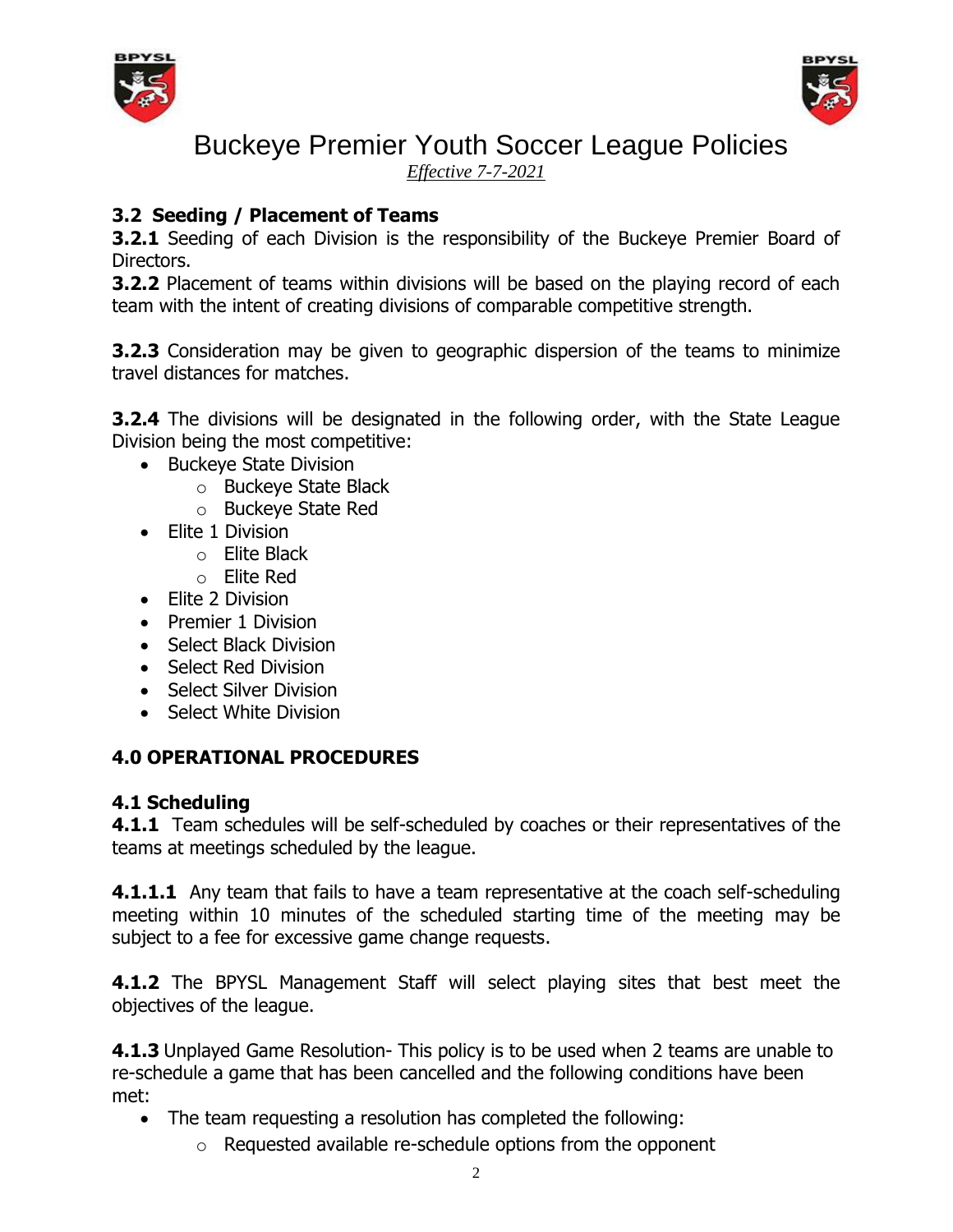



*Effective 7-7-2021*

- $\circ$  Provided at least 3 options to the opponent for a re-schedule date
- o All efforts to re-schedule the game have been exhausted by BOTH teams
- Please Note:
	- $\circ$  The team who cancelled the game (not cancelled due to weather, refs, fields, etc) should be making all efforts to accommodate the re-schedule including being willing to travel closer to the other team for the reschedule.

If all efforts have been exhausted to re-schedule the game and the team requesting an 'Unplayed Game Resolution' has submitted a request, the following will occur:

- 1. The request will be reviewed by BPYSL staff
- 2. If teams cannot come up with date to re-schedule the game:
	- a. If one of the teams had requested the originally scheduled game to be cancelled or changed, the opponenet that is requesting the Unplayed Game Resolution will receive a 1-0 win in the standings
	- b. If the game was cancelled by the league due to Weather, Fields, Ref shortage, etc, the game will go as 'Unplayed' and no scores will be reported.

A team may also request a Forfeit if they feel the other team has not communicated or made any attempts to reschedule a game. A forfeit must be approved by the board and has fee implications. Please see Forfeit guidelines 4.1.4 for details.

**4.1.4** Forfeits- Teams must be available to play as scheduled. Any team that is determined by Buckeye Premier to have forfeited a match will have 3 points deducted from their accumulated points in the league's standings and be fined a \$200 Forfeit Fee (and will still be responsible for any referee, field, and assignor fees). The opponent may request a forfeit by completing the Forfeit Review Request found on the website. The assignment of a forfeit to any team may affect their acceptance in subsequent years.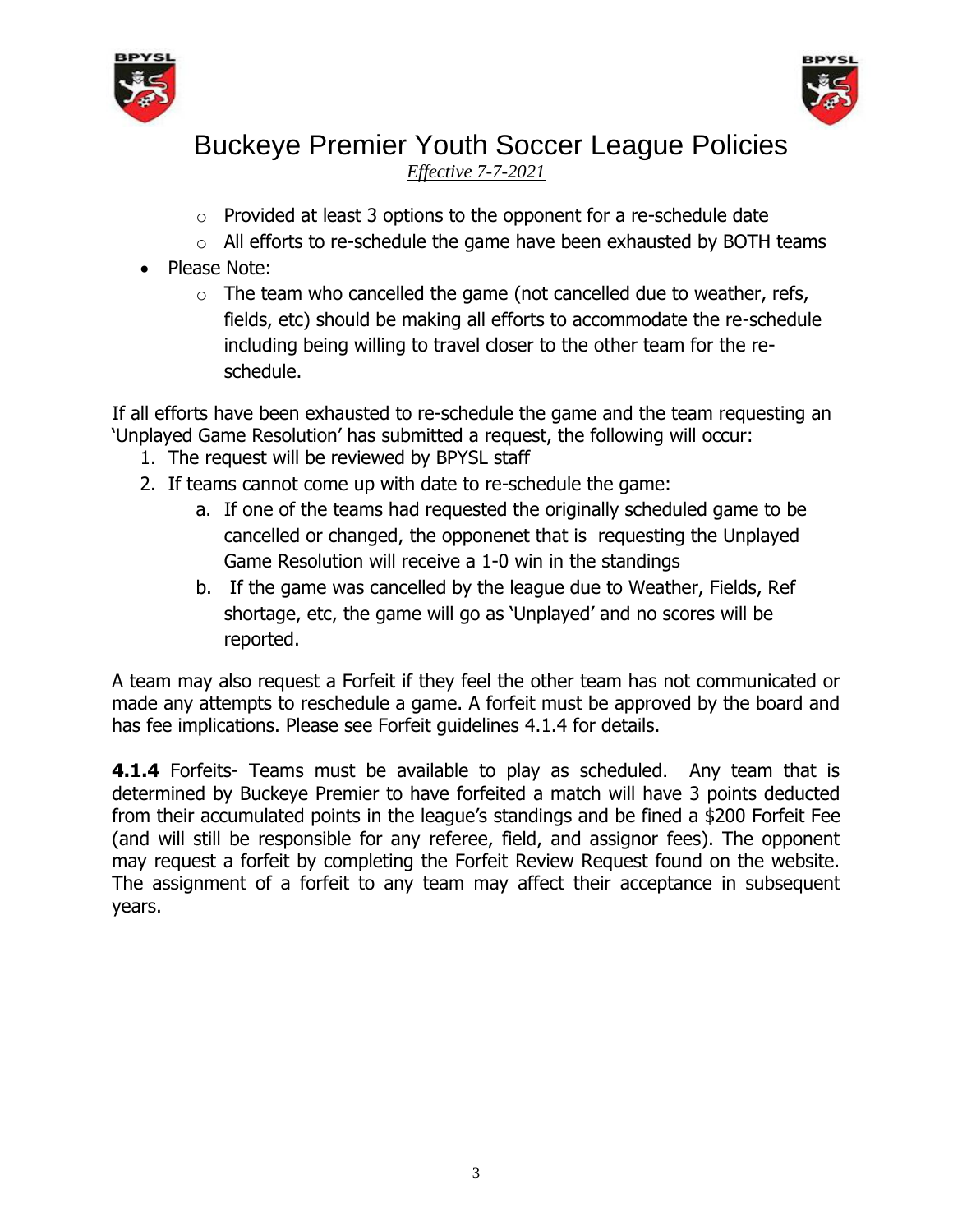



*Effective 7-7-2021*

## **4.2 Reporting of Scores**

Scores are reported via the leagues web site. Either team can post scores. Teams should post the score within 48hrs of the game being played.

The scoring system shall be:

- $\bullet$  Win = 3 points
- $\bullet$  Loss = 0 points
- $\bullet$  Tie = 1 point
- Forfeit  $= -3$  points

## **4.3 Standings**

Season Standings: The final standings will be determined by using the scoring system described above and the team with the most points will be declared champions unless there is more than 1 team tied on points.

If teams are tied on Points, tie breakers to determine how the teams fall in the standings are in the following order:

- Head to Head (if only 2 teams are tied)
- Goal Differential (max of 4 per game)
- Least Goals Allowed

\*\*\*If teams are tied after all tie breakers are considered, they will be declared cochampions.

## **5.0 MATCHES**

## **5.1 Dates/Times**

**5.1.1** Teams shall not schedule more than two matches in a day for any one team.

## **5.2 Failure to Play as Scheduled**

**5.2.1** All matches scheduled will be played as scheduled, unless weather conditions dictate otherwise.

**5.2.2** A Field Status Hotline will be provided and the telephone number of which will be posted on the league's web site.

**5.2.4** Teams may have conflicts and therefore may need to reschedule a match or matches. Teams may not reschedule matches and assign referees on their own. Matches must be rescheduled through the league office.

**Any team that does not show up at a scheduled match may be subject to a fine including full referee fees, field fees, and assignor fees. In addition if they are found to have forfeited the match, could be fined the forfeit fees.**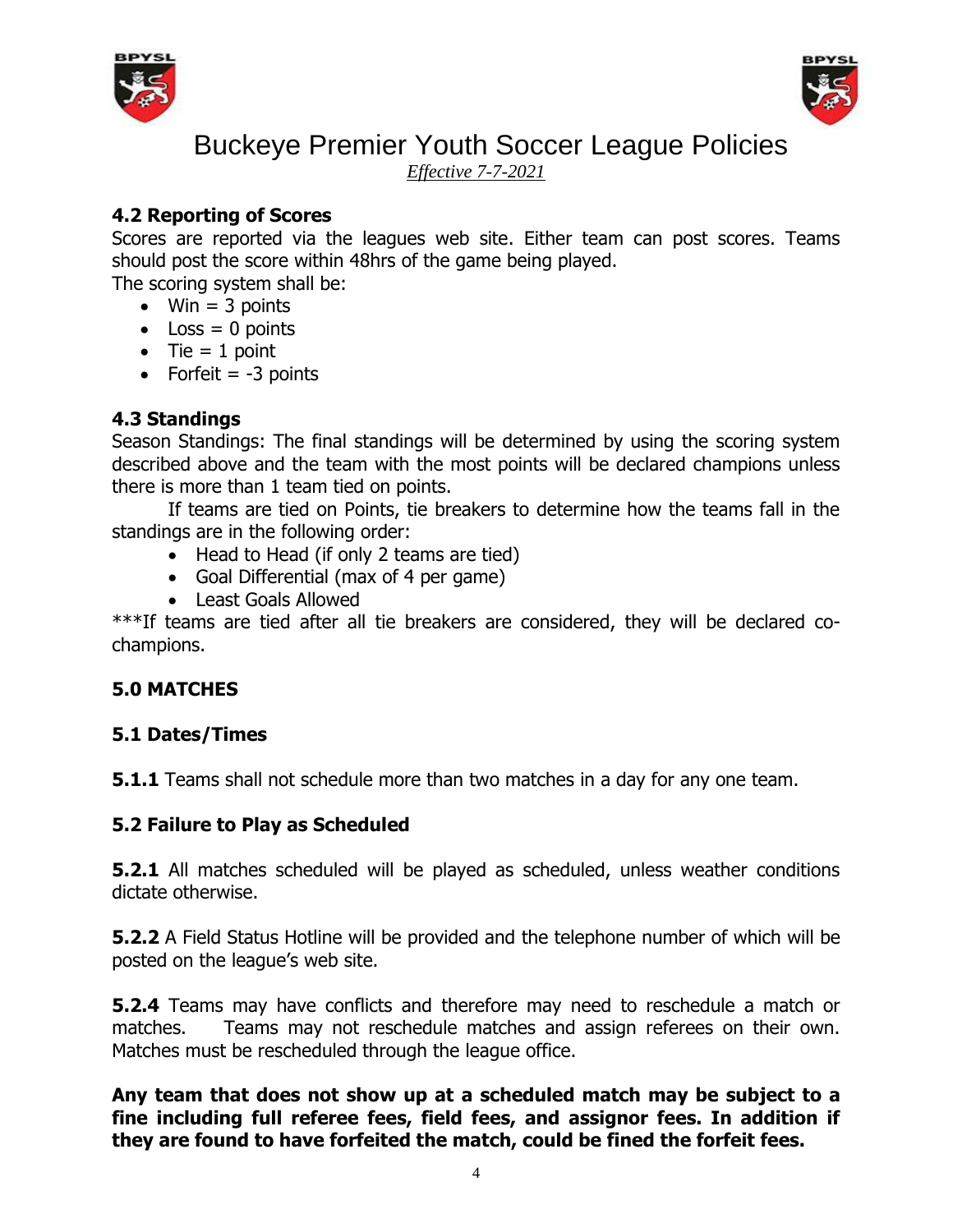



*Effective 7-7-2021*

**5.2.5** The league's Board of Directors shall have the sole authority to rule on all matters not otherwise covered under these rules. Fines and other matters of discipline, (except yellow and red cards), may be appealed to the governing body of Buckeye Premier.

**5.2.6** For any change in matches the league office will notify the responsible Referee Assignor. Annually, the league will issue specific guidelines as the procedures for rescheduling matches.

**5.2.7** The Buckeye Premier league, upon a vote of the Board of Directors of Buckeye Premier league, may report any forfeited matches to their governing body. A team may be declared ineligible for the National Youth Championships should they forfeit two (2) or more matches.

**5.2.8** If after a team has been accepted and they have scheduled matches for participation in the league, they then pull out of the league or for any reason fail to participate in the league, all of their scheduled matches may be declared as forfeits.

## **5.3 Inclement Weather**

**5.3.1** In the event of inclement weather, teams should call the Field Status Hotline for the respective city. Specific telephone numbers are provided annually for each of the three cities (Cincinnati, Dayton**,** and Columbus). In the event a team requests and is given permission to play a match at sites other than those provided by the league, teams are on their own for notification of inclement weather.

**5.3.2** If a match is halted at half time or during the second half of a match due to inclement weather, bad field conditions, etc. the final score will be the score at the time the match is halted. If fields are closed and/or matches are cancelled and the referees are not notified prior to their arrival at the site, the officials will be paid for their first scheduled match only. See Section 11.0

## **6.0 RULES OF PLAY**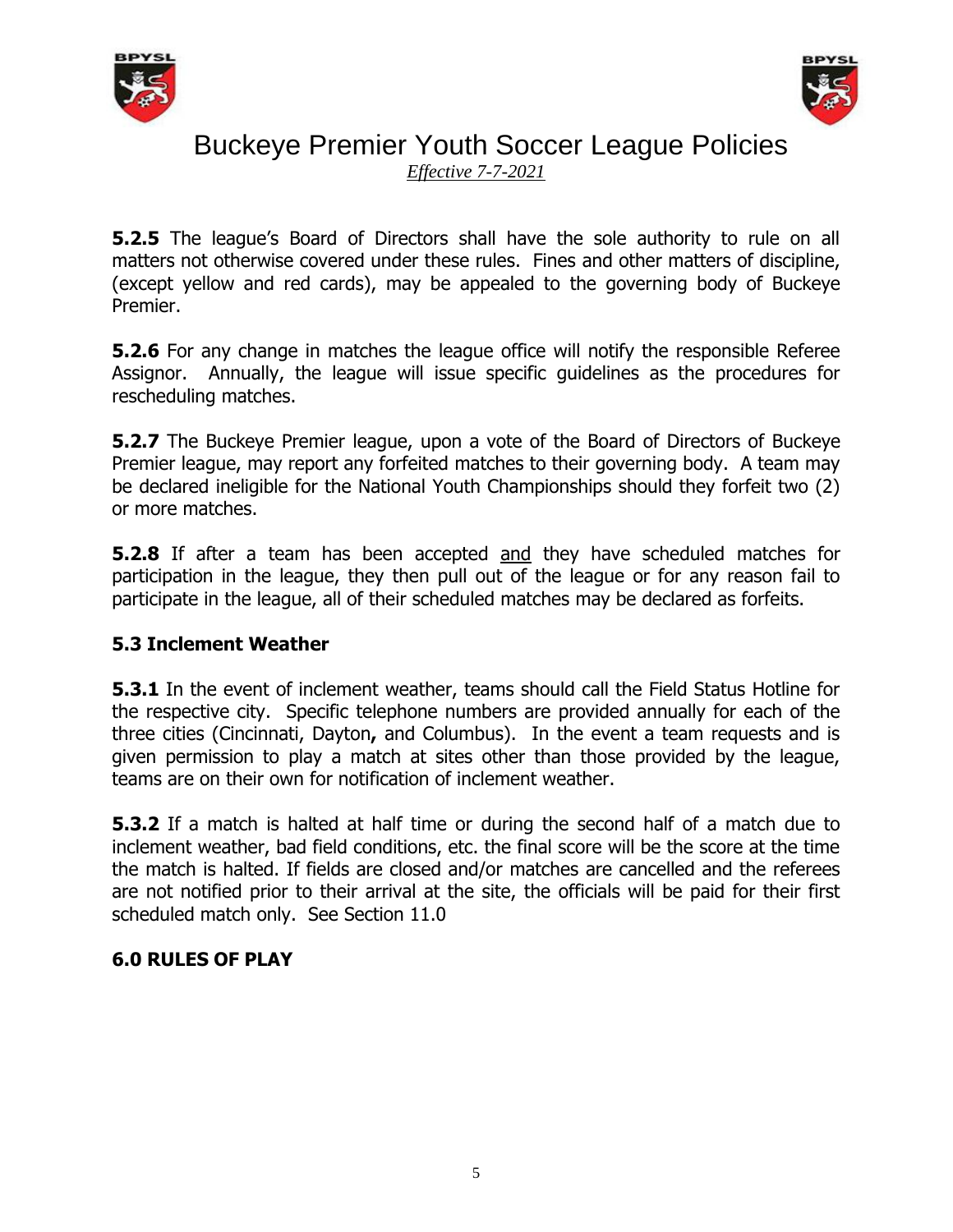



*Effective 7-7-2021*

**6.1** Matches will be played under the applicable rules of National Governing Body. Teams are responsible for obtaining and being familiar with the National Governing Body's Administrative Handbook and the FIFA Laws as they govern league play with the modifications noted below:

## **6.1.1 Match Length / Ball Size / Minimum & Maximum # of Players**

| Age Group                                       | Length of<br>Half    | Ball<br><b>Size</b> | Minimum<br># of<br>players<br>for each<br>team to<br>be an<br>official<br>match. | Minimum<br>roster size | Maximum<br>roster size                         | <b>Maximum</b><br># of<br>players<br>dressed at<br>a game |
|-------------------------------------------------|----------------------|---------------------|----------------------------------------------------------------------------------|------------------------|------------------------------------------------|-----------------------------------------------------------|
| Under 9's &<br>Under 10's<br>9 v 9              | 30<br><b>Minutes</b> | 4                   | 6                                                                                | 7                      | Determined<br>by National<br>Governing<br>Body | 16                                                        |
| <b>Under 11's &amp;</b><br>Under 12's 9 v 9     | 30<br><b>Minutes</b> | 4                   | 6                                                                                | 7                      | Determined<br>by National<br>Governing<br>Body | 16                                                        |
| Under 12's<br>11 v 11                           | 35<br><b>Minutes</b> | 5                   | $\overline{7}$                                                                   | 7                      | Determined<br>by National<br>Governing<br>Body | 18                                                        |
| <b>Under 13's &amp;</b><br>Under 14's           | 35<br><b>Minutes</b> | 5                   | $\overline{7}$                                                                   | 7                      | Determined<br>by National<br>Governing<br>Body | 18                                                        |
| <b>Under 15's &amp;</b><br>Under 16's           | 40<br><b>Minutes</b> | 5                   | $\overline{7}$                                                                   | 7                      | Determined<br>by National<br>Governing<br>Body | 18                                                        |
| Under 17's, Under<br>18's, and Under<br>19/20's | 45<br><b>Minutes</b> | 5                   | 7                                                                                | 7                      | Determined<br>by National<br>Governing<br>Body | 18                                                        |

## **6.2 Substitutions**

**6.2.1** Unlimited substitutions may be used. A player may leave the field and be substituted for and then return to replace another player an unlimited number of times.

**6.2.2** Substitutions may be made when:

• the team is in possession of the throw in,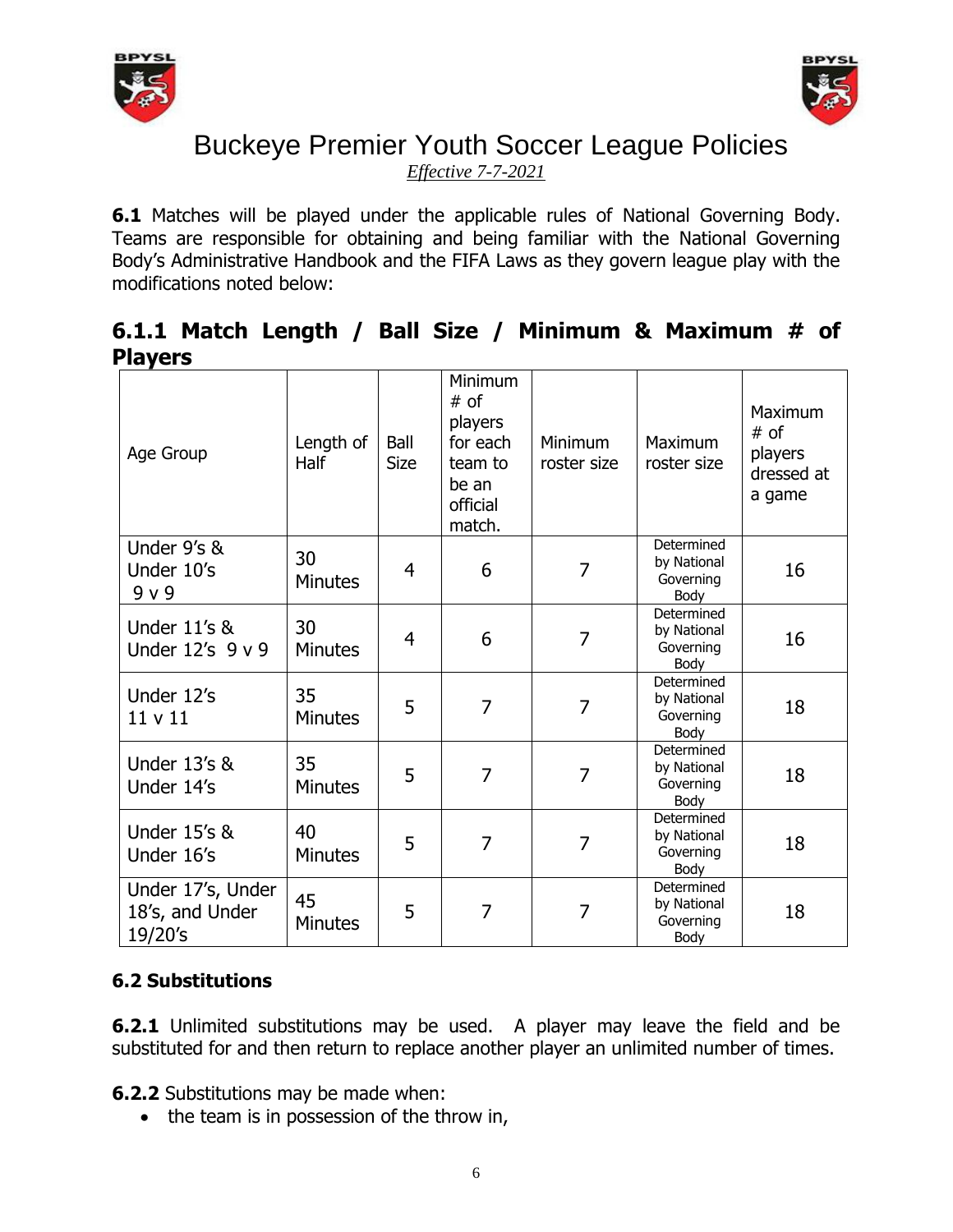



*Effective 7-7-2021*

- when the opposing team is in possession of the throw-in and both teams have players at the half line awaiting an opportunity to enter the match,
- by either team when there is a goal kick,
- after a goal is scored, or
- if a player is injured, the player may be substituted. A player for the opposing team may also be substituted, (1 for 1).

If a player leaves the field and no substitute enters the match for the player (team is playing short), the original player may reenter the match. Entry shall be at a normal substitution point (with approval of referee) or at any point during match if the referee signals for the player's reentry.

**6.2.3** Teams will use their age group as defined by USSF for the current seasonal year in determining length of match, and ball size, except for teams 'playing up' which shall use the length of match and ball size for the group that they have advanced to.

### **6.2.4** Fields Sizes

Age groups playing in an 11 v 11 format must meet the FIFA requirements of full size fields with a field of not less than 60 yards x 100 yards, with goals 24 foot by 8 foot.

Age groups playing in an  $9 \vee 9$  format shall not be more than 50 yards by 80 yards and not less than 45 yards x 75 yards with goals measuring approximately 21 feet wide by 7 feet tall.

Age groups playing in an 7 v 7 format shall not be more than 45 yards by 65 yards and not less than 35 yards x 55 yards with goals measuring approximately 18 feet wide by 6 (or max 19 by 7) feet tall.

## **6.2.5 Official Match**

**6.2.5.1** A match shall be considered official after one full half of play (the second half does not have to start). If less than one half is completed and the match is called, the entire match must be replayed.

**6.2.5.2** If a match is called because of gross misconduct, the league president will decide the disposition of the match score. A referee report will be required.

**6.2.5.3** Scheduled matches are to wait a minimum of 30 minutes before a forfeit can be assessed.

**6.2.5.4** A team's failure to appear for a scheduled Buckeye Premier League match may result in a forfeit and the loss of three points in the league standings.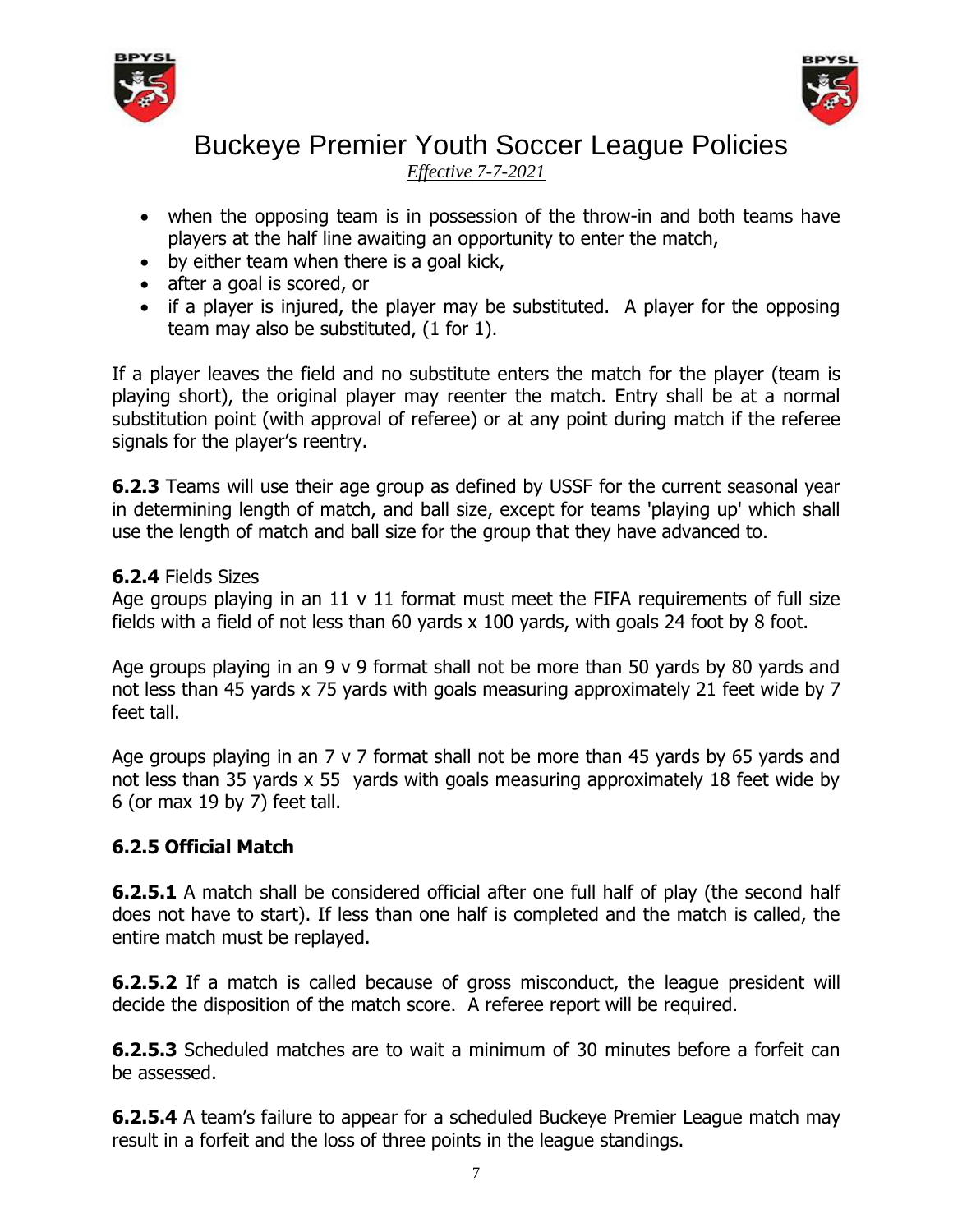



*Effective 7-7-2021*

**6.2.5.5** During all league matches, both teams will be on the same side of the field. All members of a team, including, players and coaches, will be on the same side of the half line. Spectators and team supporters will be on the opposite side of the field from the team they are supporting. During all Buckeye Premier League matches, coaches must remain in the technical area which is defined as the area on their team's half of the side line between the half line and the top of the penalty area.

## **6.3 Player Passes / Coach Passes / Rosters / Substitute Coaches**

**6.3.1** Each team must bring their **laminated** player and coach passes signed by an official of their National State Association or other USSF affiliate and a copy of their Official Roster to every match. A maximum of 18 players may dress and be used in any one match.

**6.3.2** Playing of an ineligible player will result in automatic forfeiture of the match and possible suspension of the coach or expulsion of the team from the league.

**6.3.3** Player passes, coach passes and any Director of Coaching pass shall be presented to the referee prior to the match. Passes will be returned to the team at the end of the match unless a player pass, coach pass, or DOC pass are retained by the referee due to a disciplinary matter (ie the issuance of a red card)..

**6.3.4** A team's official league roster must be made available at all matches and be presented to the referee or opposing team coach/manager upon request.

**6.3.6** In the event that one or more coaches for a team cannot be at a match, a substitute coach may be selected. The referee must be notified of the change before the match begins and the substitute coach(es) must be properly identified. Only one substitute coach is permitted per coach's card. In the event that a substitute coach is ejected from a match, (red carded), the registered coach is to serve any suspension issued by the league for the actions of the substitute coach. No substitute coach is permitted for a coach that has been ejected and his serving his/her suspension or is otherwise prohibited from participating as a coach for the team to whom he/she is registered.

**6.3.6.1** A person who has been suspended or otherwise prohibited from participating as a coach with a team may NOT serve as a substitute coach for that team under another coach's card.

**6.3.6.2** The number of coaches for a team on the team's sideline during any league or tournament game shall not exceed the number of coaches rostered to that team plus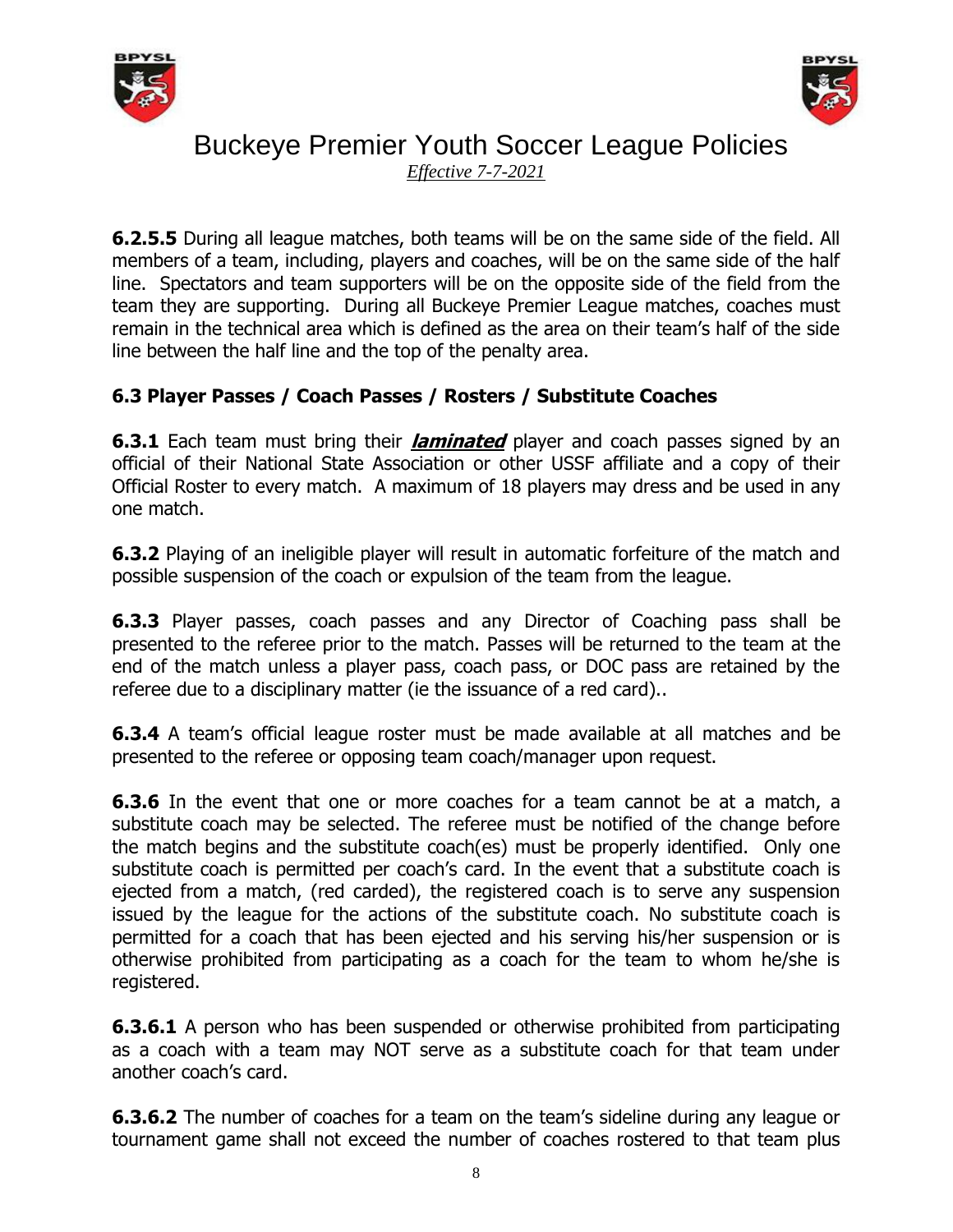



*Effective 7-7-2021*

one person from that team's club that is registered as a Director of Coaching, (DOC). No person may be used as a substitute for the person to whom a DOC pass was issued. The DOC pass shall be visibly worn on a lanyard around the neck of the person to whom the DOC pass was issued.

### **6.4 Club Guest Players**

**6.4.1** In All age groups, a team may elect to have an unlimited number of club guest players participate in a Buckeye Premier league match that are not rostered to their team provided they meet the criteria shown in paragraph (a) and 6.4.2 immediately below.

a) Both the team that the players are rostered to and the team that the players will be playing for in the Buckeye Premier match MUST be sponsored by the same club and both teams must currently be participating in either the Buckeye Premier league or carded in the same national governing body.

**6.4.2** See section **6.4.7** for the definition of a club. The use of such players will be known as Club Guest Players and are subject to the following specific restrictions:

a) If those players are rostered to a team that is participating in the same or a younger age division than the team that they will be playing for, (i.e. They are rostered to a team playing in the U15's division then they may play for a team playing in the U15's, U16's, U17's, U18's or U19/20's divisions, if both teams are sponsored by the same club.)

b) If those players are rostered on a team older than their natural age group then they may play in any division that is in their natural age group or older. (i.e. a U16's player is rostered to a U18's team may participate as a Club Guest Player on that club's U16's or U17's team but not on that club's U15's team.

c) A player may be a club guest player with another team from the same club regardless of the competitive division of the team the player is rostered to or the competitive division of the team the player will be a club guest player for, provided all of the other rules in this section 6.5 are followed. This means a player can be a club guest player, within their club, with an older team or with a team of the same age as the team they are rostered to, regardless of the competitive divisions of the teams involved.

**6.4.3** A maximum of 18 players may be on the sidelines, in uniform and participate in any one match. Other players rostered to this team may be on the team's sideline but they must be in street clothes.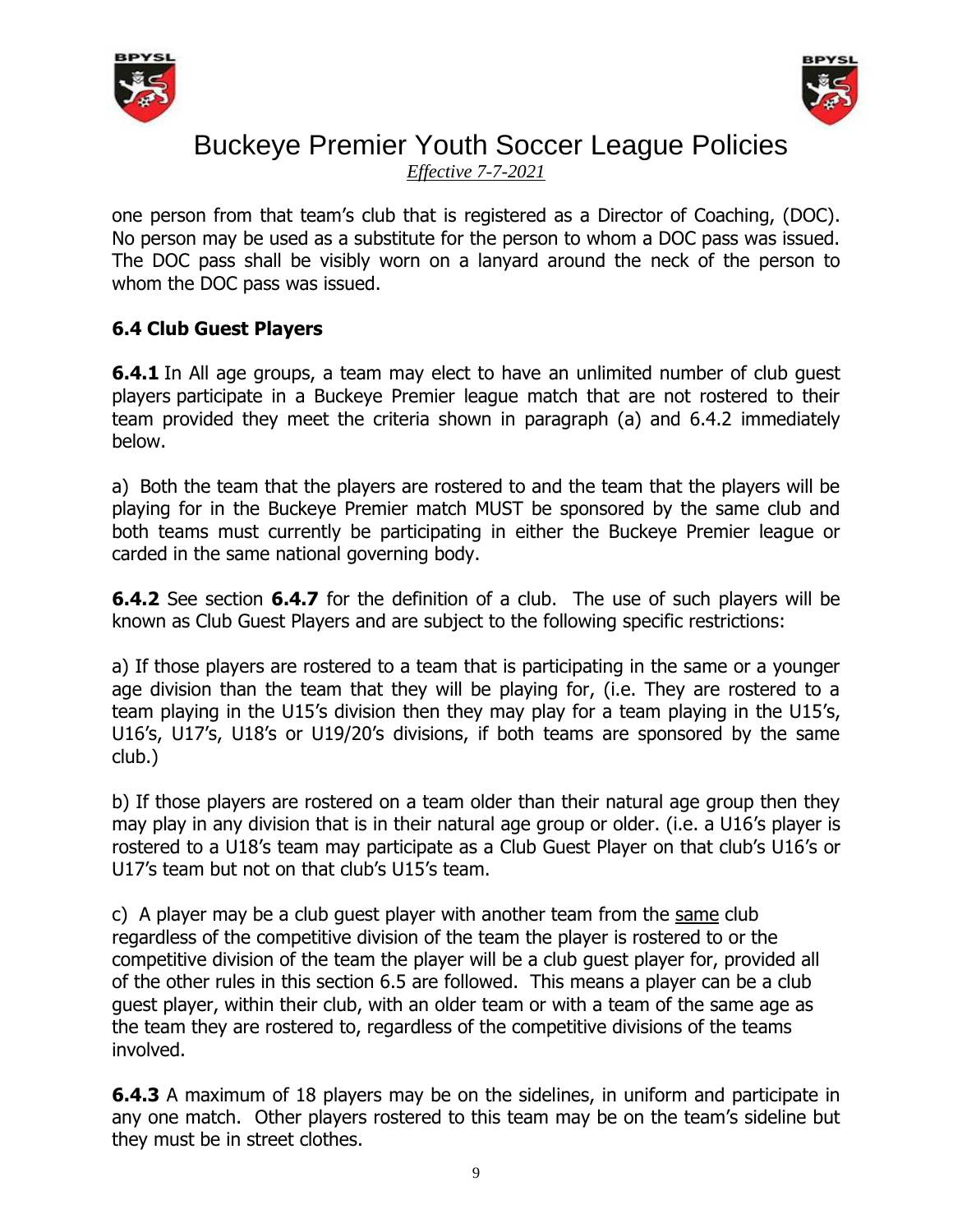



*Effective 7-7-2021*

**6.4.4** For the purposes of this section, boys may not participate on teams that are registered as a girl's team.

**6.4.5** Teams making use of this rule during Buckeye Premier League matches must identify the players that are playing up during that match to the center referee and the opposing team's coaches prior to the start of the match. Players participating in a match under this section must have their player pass at the match.

**6.4.6** A player's first playing obligation is to the team that they are rostered to for that seasonal year, i.e. if a player is rostered on Team B that has a match that will be played on Tuesday at 6:00 PM, than that player can not play for Team A, under this section, if Team A also has a match on Tuesday at 6:00 PM.

**6.4.7** For the purpose of this section **6.4**, the definition of a club shall mean all of the players that are organized under a common organizational board of directors, with a common staff of coaches, with a common name, common uniform, common set of home fields, etc. In instances where two teams that previously played as separate teams and have now merged, they will only be considered as part of the club whose club name is listed first on the team roster.

### **6.4.8 Players participating in Buckeye Premier League matches must use the appropriate National Governing Body cards to participate. ie: US Youth; US Club, AYSO, SAY may not mix cards for play in Buckeye Premier League.**

## **6.5 Transfers**

**6.5.1** Transfers are unlimited in Buckeye Premier League and are not restricted by dates. However, check your National Governing Body for rules for participating in their State and National Championships.

## **6.6 Coach Passes**

**6.6.1** Buckeye Premier shall follow the quidelines for the issuance of coach passes as provided by the USSF affiliate in which the team is registered.

**6.6.2** Buckeye Premier will honor Director of Coaching Passes.

## **6.7 Other**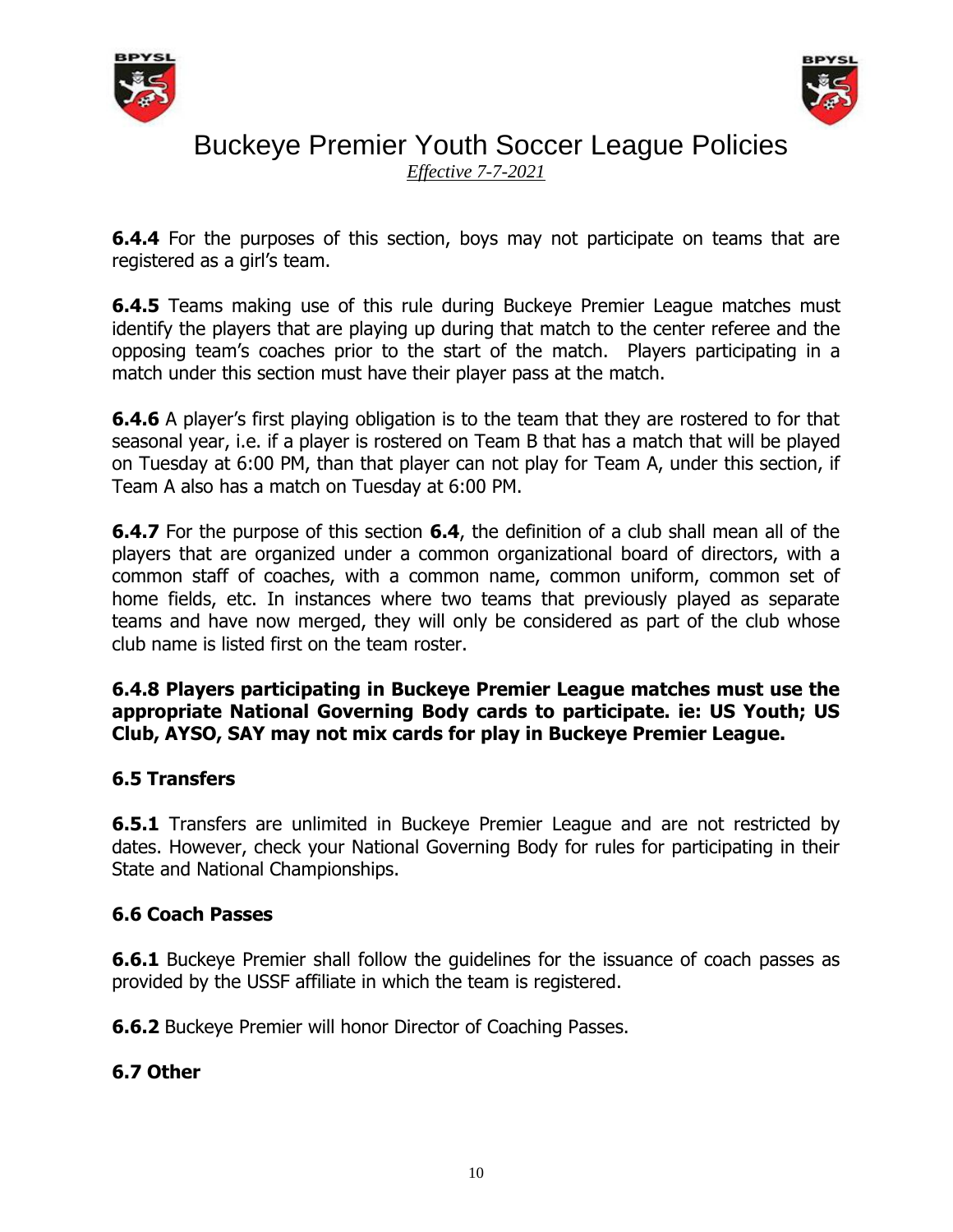



*Effective 7-7-2021*

**6.7.1** Uniform Color Conflict - When there is a conflict in uniform color, the team listed first on the schedule (Team 1) must change. The referee's judgment in these matters is final.

**6.7.2** Coaches may not enter the field during a match without permission from the referee. Violation of this rule may result in the issuance of a caution (yellow card) to the coach.

Parents, spectators, team supporters, and other unregistered persons may not enter the field during a match without first receiving permission for the referee. A referee is specifically permitted to instruct a coach that a parent, spectator, team supporter and other unregistered person who commits misconduct, including entering the field during play, must leave the area around the field, (i.e. go to the parking lot). A coach who fails to have the parent, spectator, team supporter, and other unregistered person leave the area around the field, when so instructed by the referee, may be issued a caution for dissent.

Continued failure by the coach to have the parent, spectator, team supporter and other unregistered person leave the area around the field may, at the sole discretion of the referee, be sufficient grounds to abandon the match.

All teams shall abide by all league, governing body, park, county, state, and national health mandates.

**6.7.3** No player may be cut, dropped, or be forced to transfer from any team for any reason unless the situation is superseded by the National Governing Body rules.

**6.7.4** No player that is currently participating with and / or is a member of any middle school or high school team organized under the auspices of the Ohio High School Athletic Association may simultaneously be rostered on and / or participate with a Buckeye Premier team, until such time as the player's participation with the middle school or high school team has terminated for that seasonal year.

**6.7.5** Players are not permitted to wear jewelry, including string or plastic / rubber bracelets, during a match except as noted. Earrings of any type, even if taped over, shall not be worn.

- A religious medal if taped in place and worn under the player's uniform.
- A medical alert medal / bracelet may be visibly worn if it is taped in place.

**6.7.6** A player may not be rostered on more than one team in this league at any one time, unless the National Governing Body rules state otherwise.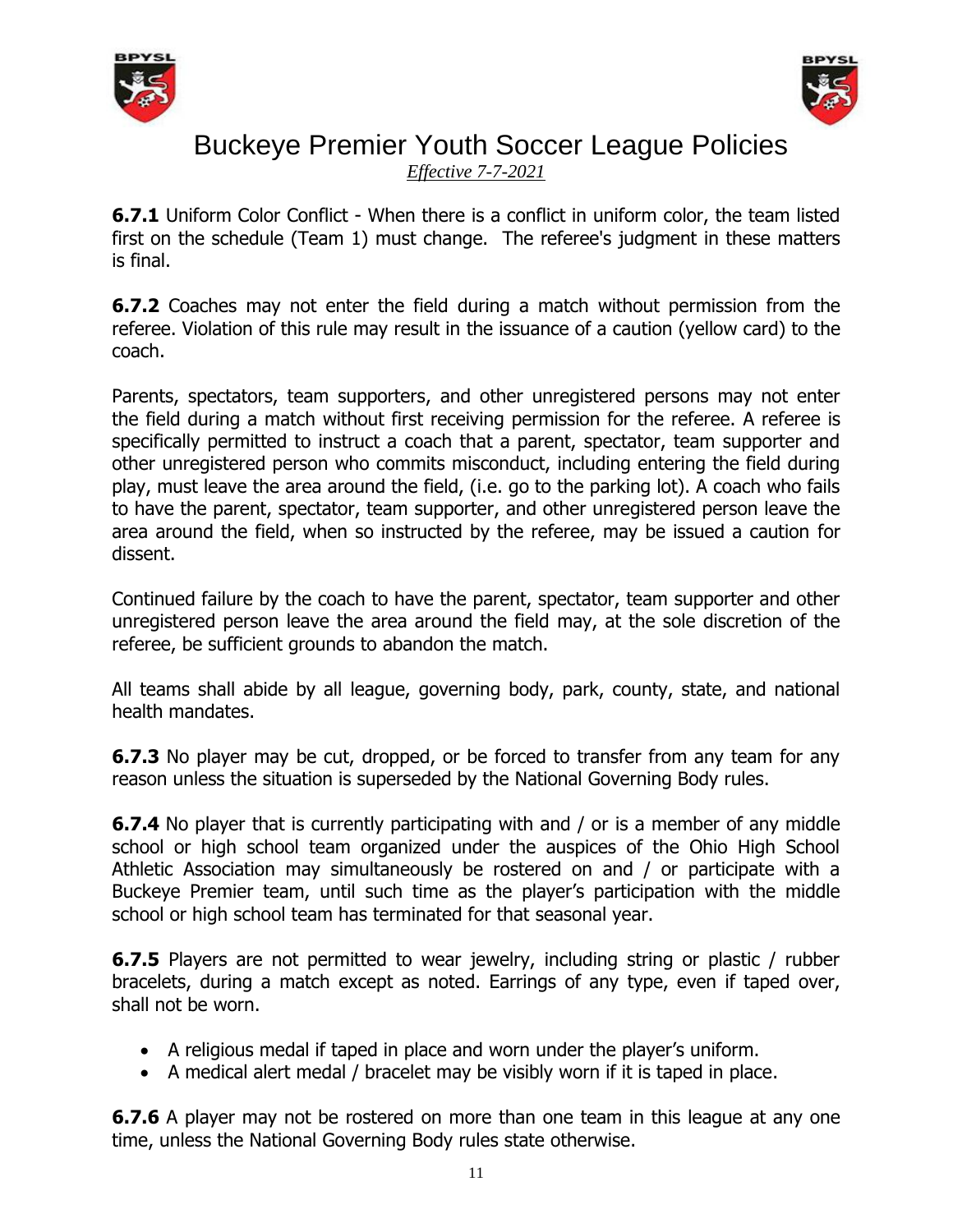



*Effective 7-7-2021*

## **6.8 Prohibited Conduct**

**6.8.1** No dogs or other pets, (except service animals as provided by law) are allowed to be at any BPYSL game, event or field immediately before, during or immediately after any game.

**6.8.2** The use of a remote control drone or other remote control aircraft at or above any BPYSL game, event or field immediately before, during or immediately after any game, is strictly prohibited.

## **7.0 MATCH CONTROL**

## **7.1 Three Person System of Control/Dual System of Control**

**7.1.1** 11v11 Matches must be officiated using the three person FIFA/USSF Referee System.

**7.1.2** The dual system of control (2 referees/2 whistles) may be used in U12 and younger age groups (9v9 formats) if so authorized by a referee assignor.

**7.1.3** In the event an assigned referee fails to appear within 10 minutes of the scheduled start of the match, every effort should be made to find a certified official. The referee may appoint replacements, including club linesman (volunteers from the teams), for assistant referees who fail to show up by the match time.

**7.1.4** Club linesman shall be limited to decisions only on touchlines and possession as specified by FIFA. A club linesman may not call off-sides.

## **7.2 Payment of Referees**

**7.2.1** Referees and Assistant Referees appointed under the provisions of these league rules shall be paid before the start of the match.

**7.2.2** Each team is responsible for payment of one half of the designated fees to the match officials.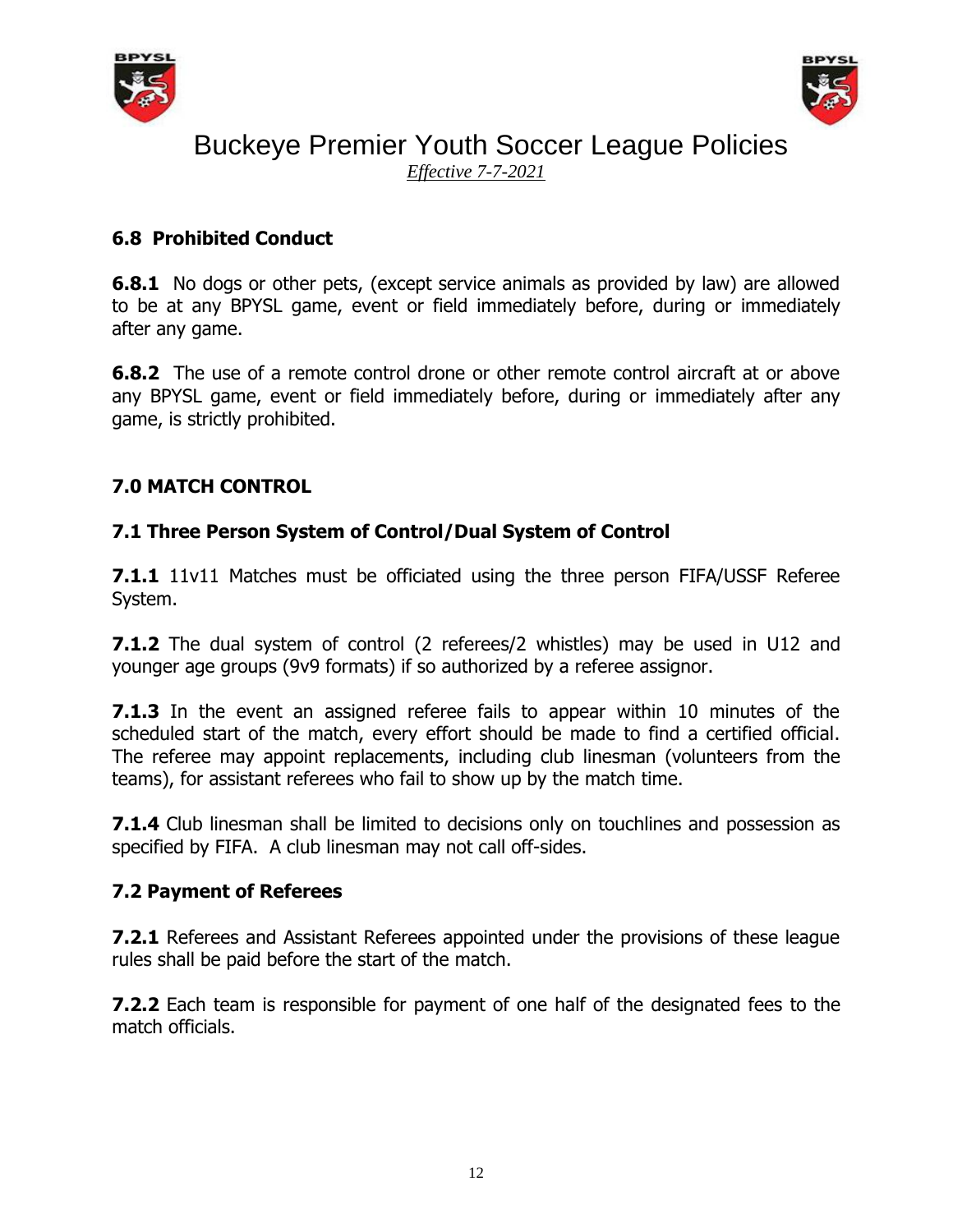



*Effective 7-7-2021*

## **7.2.3 Referees Fees shall be as follows:**

Each Team must pay half of the Total Fees listed below per game and we recommend bringing the exact amount per referee so they can easily split it

| <b>AGE</b>                             | <b>SIZE</b>                   | <b>TOTAL</b> | <b>PER REF TOTAL</b>                               | <b>PER REF-Each Team's Half</b>                                           |
|----------------------------------------|-------------------------------|--------------|----------------------------------------------------|---------------------------------------------------------------------------|
| U9, U10 (7v7)                          | 7 v 7 matches                 | \$100,00     | $(40 - 30 - 30)$<br>(Center – $AR - AR$ )          | <b>Each Team Should pay</b><br>$($ \$20/\$15/\$15) for a total of<br>\$50 |
| U9, U10 7v7 (2 ref<br>system)          | 7 v 7 matches                 | \$100.00     | $($ \$50 - \$50) (Center –<br>Center) 2 ref system | <b>Each Team Should pay</b><br>$( $25/ $25)$ for a total of \$50          |
| U10 9v9, U11, U12<br>(9v9)             | 9 v 9 matches                 | \$118.00     | $($ \$46 - \$36 - \$36)<br>$(Center - AR - AR)$    | <b>Each Team Should pay</b><br>$($ \$23/\$18/\$18) for a total of<br>\$59 |
| U10 9v9, U11, U12<br>9v9(2 ref system) | 9 v 9 matches                 | \$112.00     | (\$56 -\$56) (Center –<br>Center) 2 ref system     | <b>Each Team Should pay</b><br>$($ \$28/\$28) for a total of \$56         |
| U12 (11v11), U13,<br>U14               | 11 <sub>v</sub> 11<br>matches | \$136,00     | $($ \$52 - \$42 - \$42)<br>(Center – $AR - AR$ )   | <b>Each Team Should pay</b><br>$($ \$26/\$21/\$21) for a total of<br>\$68 |
| U15, U16                               | 11 v 11<br>matches            | \$154,00     | $($ \$58 - \$48 - \$48)<br>(Center – AR – AR)      | <b>Each Team Should pay</b><br>(\$29/\$24/\$24) for a total of<br>\$77    |
| U17, U18, U19                          | 11 v 11<br>matches            | \$172.00     | $($ \$64 - \$54 - \$54)<br>(Center – $AR - AR$ )   | <b>Each Team Should pay</b><br>(\$32/\$27/\$27) for a total of<br>\$86    |

**\*\*\*U9, U10 ( 7v7)- if only 1 Referee is present, you will pay the Center Ref Rate (\$40) +\$10 (Total paid to Ref of \$50/Each team pays \$25)**

**\*\*\*U10 9v9, U11, & U12( 9v9)- if only 1 Referee is present, you will pay the Center Ref Rate +\$10 (Total paid to Ref of \$56/Each team pays \$28)**

**\*\*\*U12 (11v11), U13, & U14- if only 1 Referee is present, you will pay the Center Ref Rate +\$14 (Total paid to Ref of \$66/Each team pays \$33)**

**\*\*\*U15 & U16- if only 1 Referee is present, you will pay the Center Ref Rate +\$20 (Total paid to Ref of \$78/Each team pays \$39)**

**\*\*\*U17 to U20- if only 1 Referee is present, you will pay the Center Ref Rate +\$20 (Total paid to Ref of \$84/Each team pays \$42)**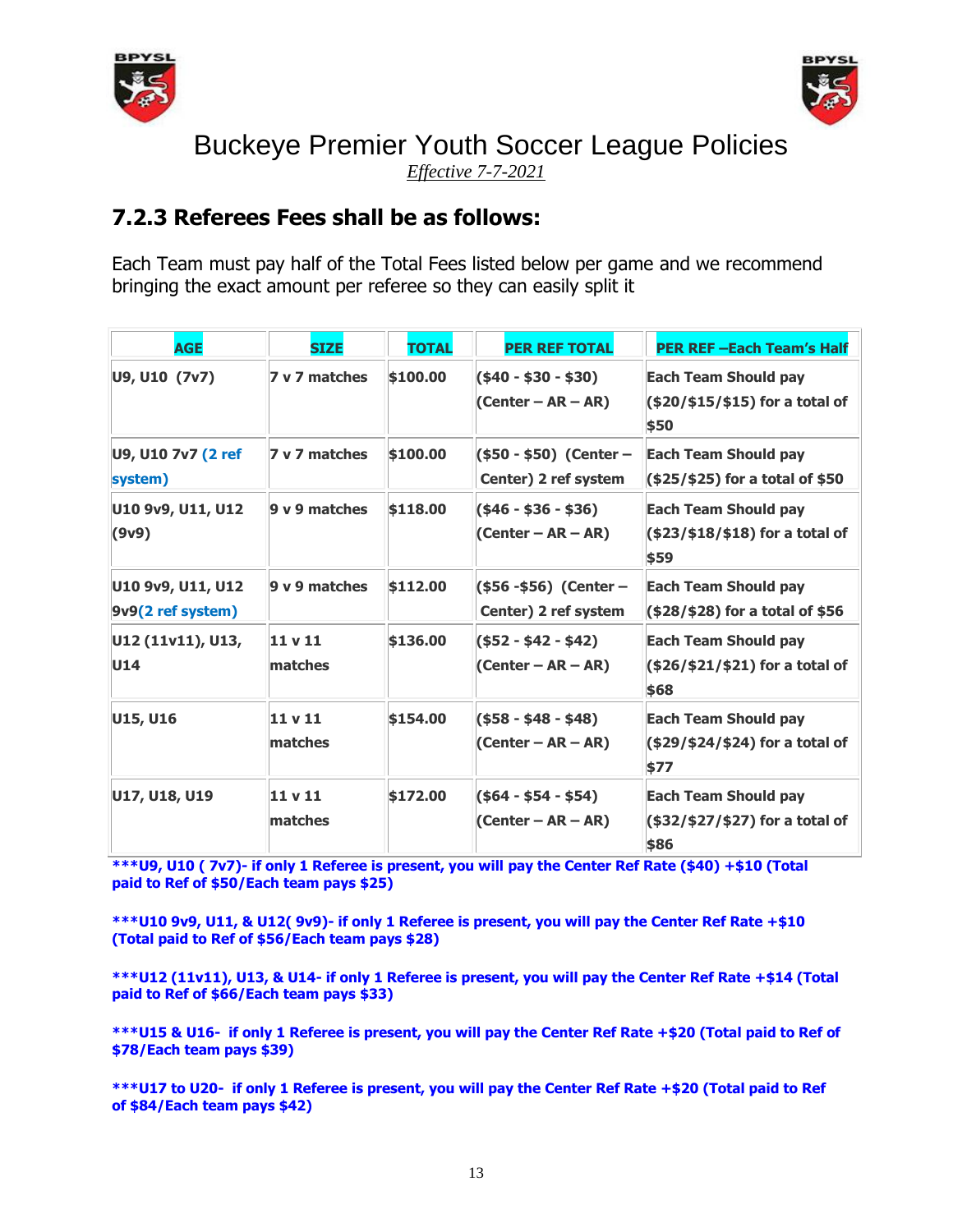



*Effective 7-7-2021*

**7.2.4** If there is only one Assistant Referee, the Center referee and the Assistant Referee shall receive only their standard payment as shown above.

**7.2.5** In cases where only a center referee is available and it is necessary to utilize two (2) club assistant referees, each team must pay the center referee an additional amount as stated above.

**7.2.6** At the discretion of the home team, club linesman may be paid.

## **8.0 TERMINATION OF MATCHES**

**8.1** Referees may suspend matches for lack of crowd control, poor team behavior or other unsporting behavior circumstances. (Note - each coach is responsible for the behavior of his sideline players. Each coach is responsible to assist the official, when asked, in the control of parents, fans, and spectators). **(See section 6.8.2)**

**8.2** The referee shall report the suspension of the match to the league office within 48 hours.

**8.3** The Disciplinary Committee shall ascertain all of the facts and determine the appropriate disciplinary action.

**8.4** Disciplinary action may include but not be limited to reprimand, forfeiture of a match, and / or suspension from one or more matches.

## **9.0 EJECTIONS AND DISCIPLINE**

### **9.1 Ejections**

**9.1.1** Any player or coach ejected from a BPYSL league match will receive a minimum of a one match suspension from a Buckeye Premier match. This shall be in addition to the match from which they were ejected

**9.1.2** Any player ejected from a match for Fighting, Striking or Violent Conduct shall receive a minimum of a two match suspension from Buckeye Premier League play.

**9.1.3** Any player or coach that is ejected from a tournament match, including State Cups and the player or coach does not served the appropriate suspension during the tournament, the player or coach shall serve the suspension in their next Buckeye Premier League match(es).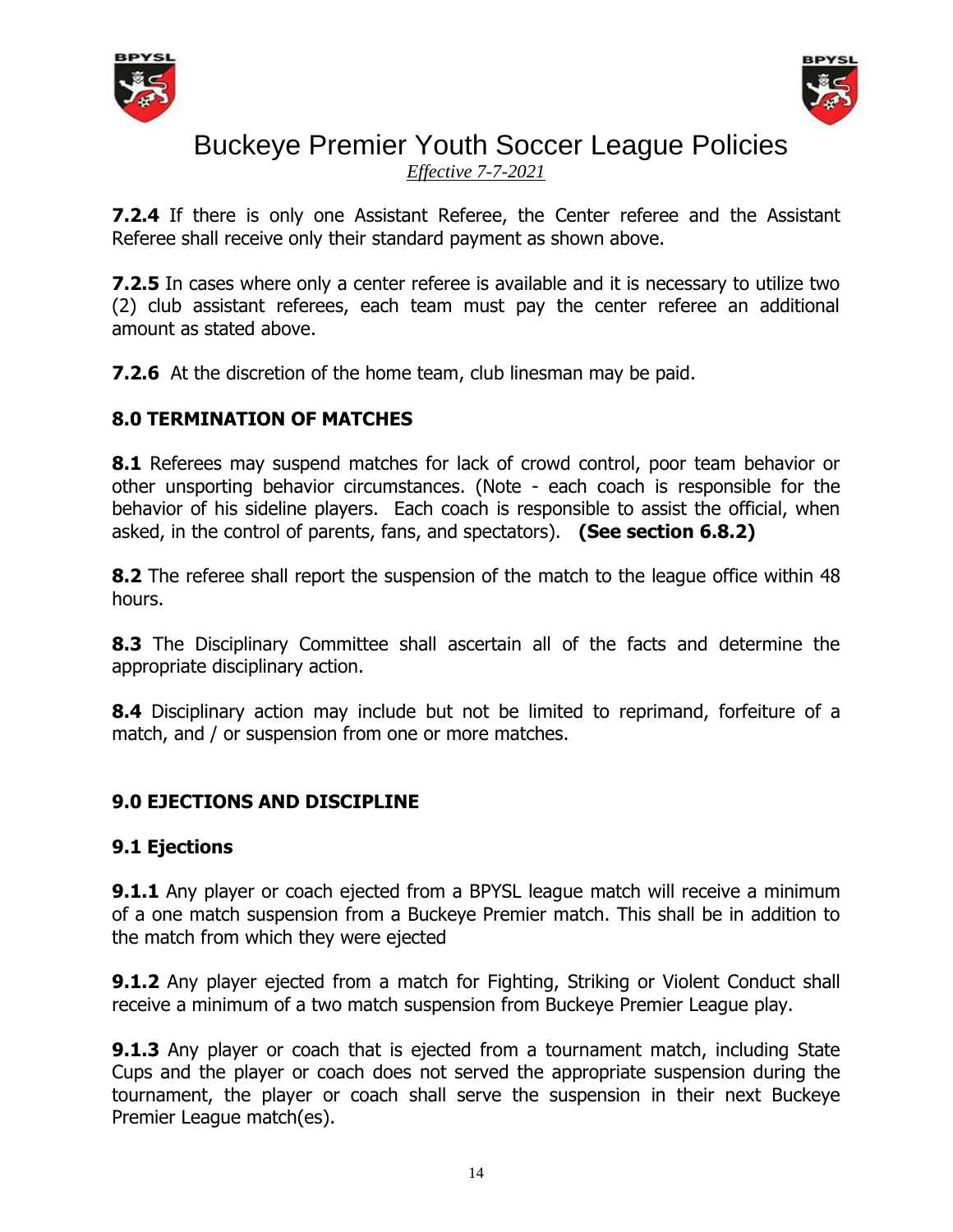



*Effective 7-7-2021*

Players and coaches are responsible to verify the participation requirements for State Cups or other tournament play following the ejection of a player or coach during Buckeye Premier league play.

**9.1.4** Any player or coach who is issued a second red card during the Fall season or during the Winter/Spring season shall serve an automatic minimum two match suspension.

**9.1.5** Any player or coach who is issued a third red card during the Fall season or during the Winter/Spring season shall be suspended for the remainder of the season.

**9.1.6** The referee must report all yellow and red cards on the league's web site within 24 hours of the match completion. All passes of red-carded players and/or coaches must be mailed to the league office within 24 hours from the conclusion of the match. Should parents be involved, they may also be subject to discipline including a prohibition from attending future matches.

The league office address is:

### **Buckeye Premier 670 Lakeview Plaza Blvd. – Suite D Worthington, Ohio 43085**

## **9.2. Discipline**

**9.2.1** All ejections of players, coaches, assistant coaches, or managers shall be reviewed by the league president who may impose additional discipline or refer the matter to the league's Disciplinary Committee

**9.2.2** The submission of or use of a fraudulent birth certificate, player registration form, coach registration form, team roster, travel permit, player pass, coach pass, or other National Governing Body document is prohibited. Any adult who submits or uses any such document or form shall be suspended for a minimum of five (5) years. Any player, for whom a fraudulent birth certificate, player registration form, coach registration form, team roster, travel permit, player pass, coach pass, or other National Governing Body document is submitted or used, shall be suspended for a minimum of 6 months.

## **10. PROTESTS**

### **10.1 Filing of Protest**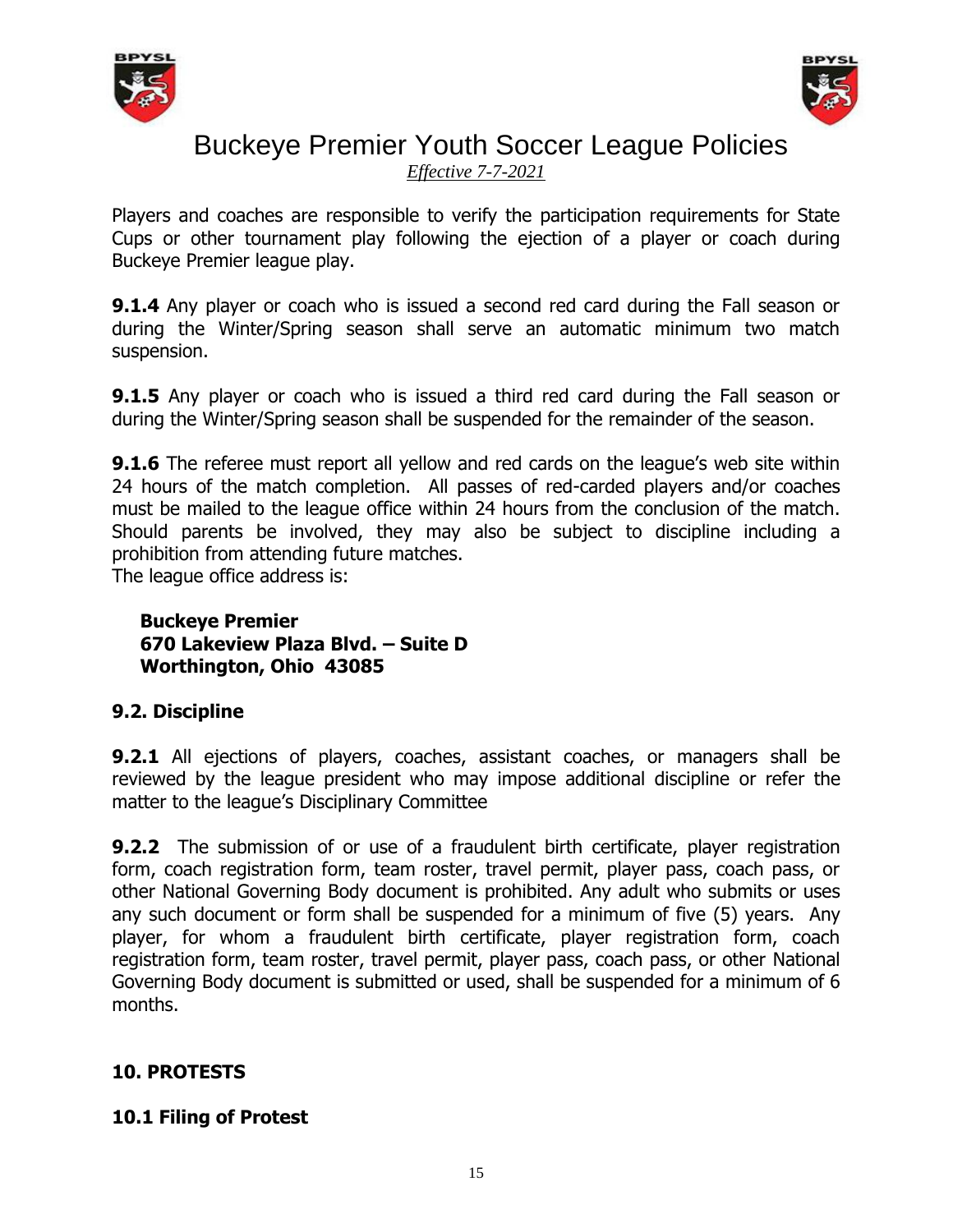



*Effective 7-7-2021*

A notice of intent to protest must be registered with the match official and the parties involved at the match site. Any protest must be mailed within 48 hours of the completion of the match via US Certified Mail to the league president and all opposing parties.

To be considered by the league, all protests must include the following documentation:

- a) Protest fee of \$250.00 **(**certified check, or money order), payable to Buckeye Premier
- b) A written statement describing the specific grounds for the protest must be attached describing all information necessary, including the Buckeye Premier, National Governing Body, and/or USSF rule involved to make a fair and just decision of the protest,
- c) A clear and concise statement of the relief or action sought by the protesting party,
- d) Copies of all documents relevant to the appeal including but not limited to:
	- 1. USSF Referee report(s) on the match in question.
	- 2. Copies of Rules that are applicable to the protest.
	- 3. Official League Roster if applicable to the protest.

The Opposing (Responding) party will have five (5) days to prepare a response to the protest, which must be mailed with a certificate of mailing to the League President and all opposing parties.

## **10.2 Consideration of Protest**

**10.2.1** A Protest may be disallowed for one or more of the following reasons:

- a) Does not deal with violation of Buckeye Premier, the National Governing Body and/or USSF rule and/or regulation or
- b) Concerns a matter of "referee judgment" or
- c) Is incomplete or does not contain the required information or
- d) Is not filed in a timely or proper manner, or
- e) The question arising from the protest does not deal with either the application of these rules or the qualifications of the opposing team.

**10.2.2** The protest may not be withdrawn and the protest fee is not refundable unless the protest is upheld. The Protest Committee, consisting of members of the league's board of directors who are not otherwise involved in the protest, shall issue a decision within fifteen (15) days of the receipt of the Protest and the response, if any, of responding party.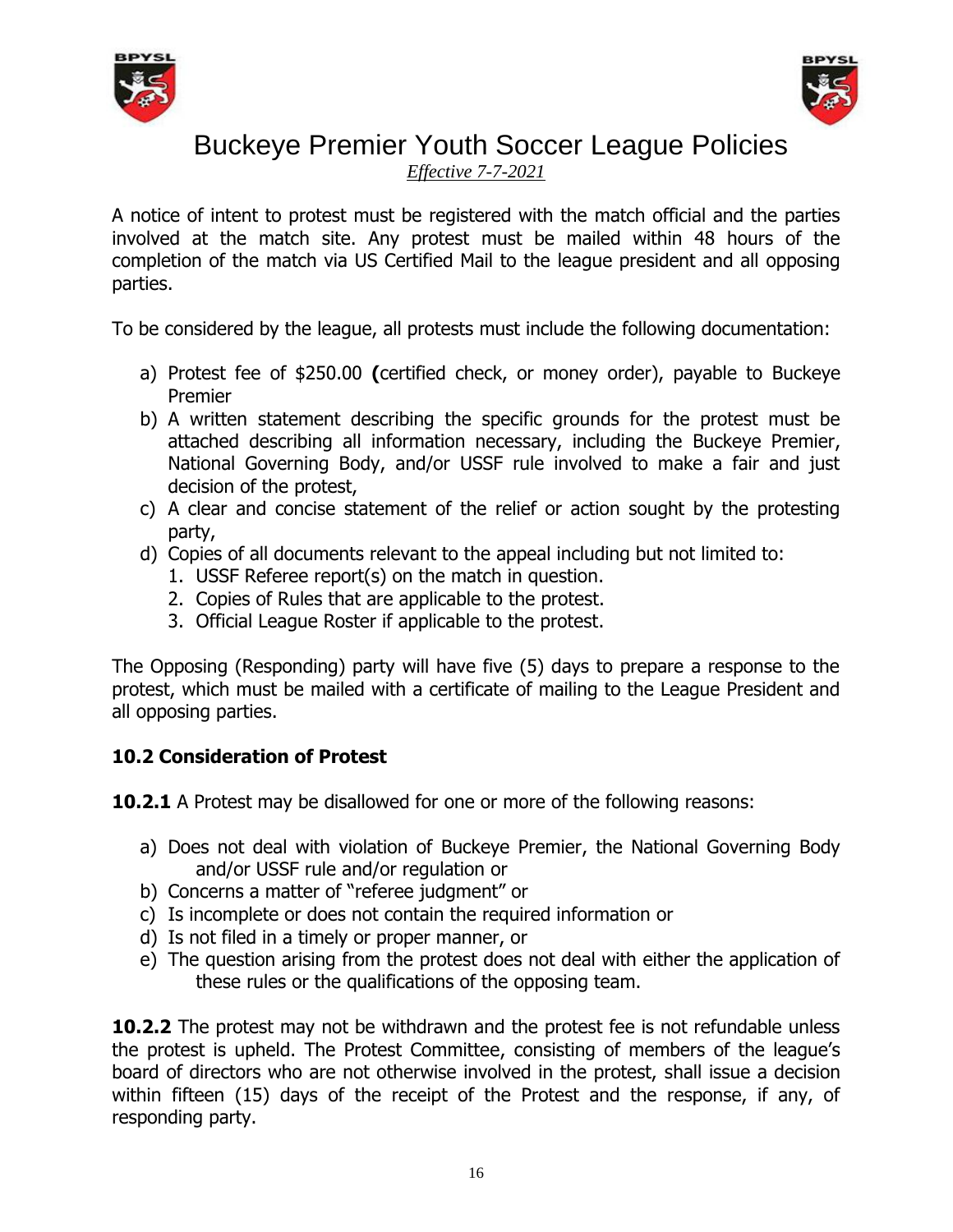



*Effective 7-7-2021*

**10.2.3** The decisions of the Buckeye Premier Protest Committee on all matters of protest shall be final, subject to appeal to the National Governing Body as outlined in the National Governing Body's Bylaws.

### **11.0 DISCIPLINE**

**11.1** As provided in Section XX of Buckeye Premier's Constitution, a Disciplinary Committee may hear complaints regarding matters that are of interest to the league.

**11.1.1** All teams are required to hold the players, coaches on those teams, the parents and supporters of the players on their team to the highest standards of fair play, good sportsmanship and ethics.

**11.1.2 T**eams and their clubs shall be responsible for maintaining supervisory control of their players and coaches.

**11.1.3** Head coaches shall be responsible for the conduct of themselves, their assistant coaches, their players and their team's supporters.

**11.2** In recognition of the fact that rules are not always followed and that to have effective rules, a method of imposing sanctions must be established, the following three levels of sanctions are established:

**11.2.1** Minor infractions are offenses or occasions of objectionable conduct for which sanctions ranging from a letter of reprimand to a suspension of up to 4 matches or two weeks may be imposed. Minor infractions are acts such as, but not limited to the following:

**a)** Having an improperly registered player participate in a match,

b) Extreme use of profane, vulgar, threatening or abusive language.

c) A spectator enters the field of play during a league match, without the permission of the referee.

**11.2.2** Major infractions are those offenses or acts of misconduct for which sanctions ranging from a suspension of 1 or more matches to a suspension from all Buckeye Premier sponsored activities for the balance of the current season or the following season of play may be imposed. Major infractions are acts such as, but not limited to:

a) Severe verbal abuse of a referee or assistant referee,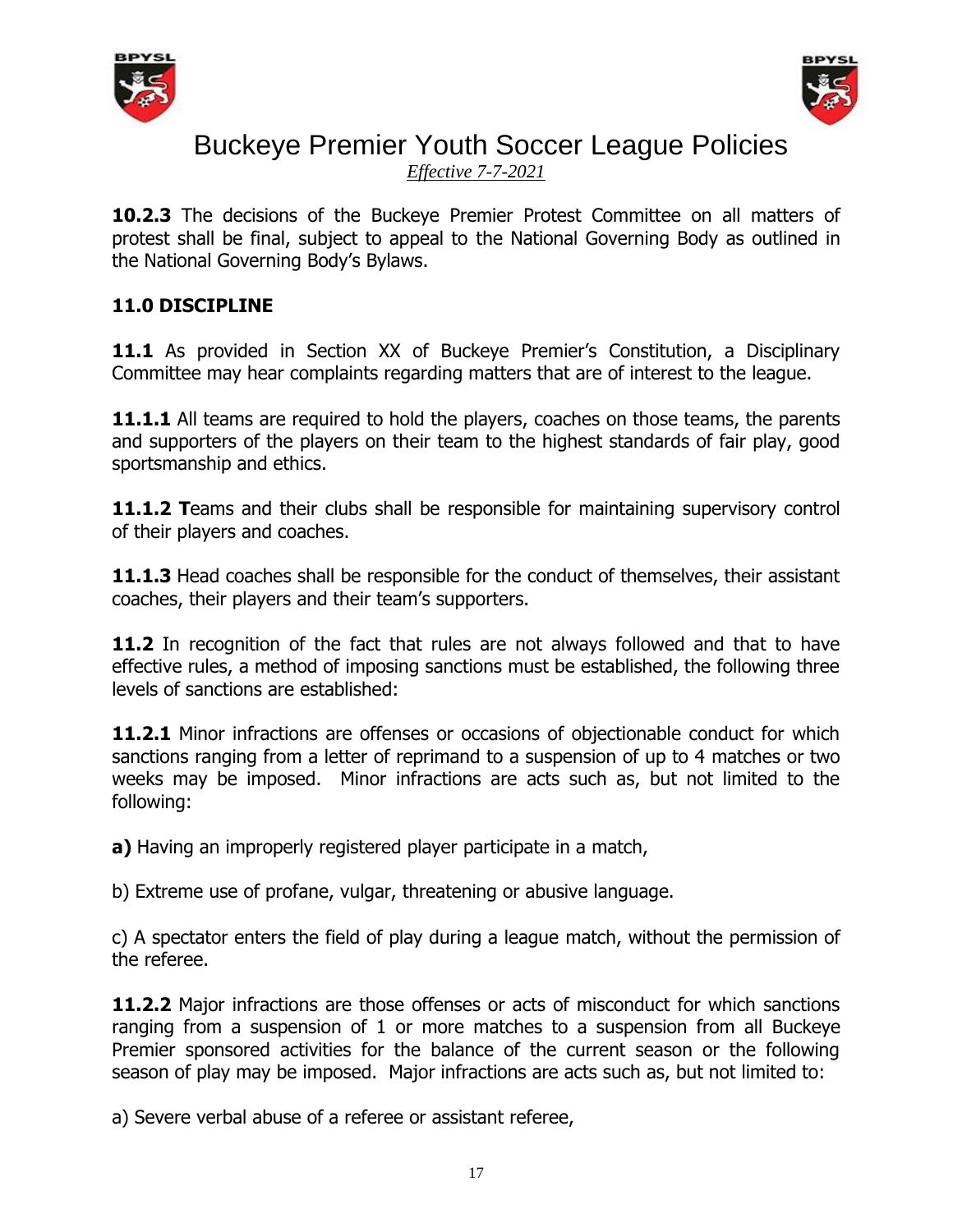



*Effective 7-7-2021*

b) Extreme verbal abuse of a coach, player or spectator,

c) Threats of violence, whether directed against a player, coach, referee, Assistant Referee or spectator,

d) Recruiting or attempting to recruit a player,

e) Improper removal of a player from a team roster during the seasonal year, (i.e. cutting a player from the team roster), as outlined in Section 8.1

**11.2.3** Serious infractions are grievous offenses or acts of gross misconduct that threaten the integrity of the sport of soccer for which sanctions ranging from a multimatch suspension to a multi-year removal from some or all activities associated with Buckeye Premier can be made. Serious infractions are those acts such as, but not limited to:

a) Physical assault of a referee, player, coach, or spectator.

b) Deliberate submission of or use of a fraudulent birth certificate, player registration form, coach registration form, team roster, travel permit, player pass, coach pass, or other National Governing Body documents for the purpose of providing false information regarding the player's age. Such individuals, if they are adults, shall be suspended for a minimum of five (5) years. Any player, for whom such a fraudulent birth certificate, player registration form, coach registration form, team roster, travel permit, player pass, coach pass, or other National Governing Body document is submitted or used, shall be suspended for a minimum of 6 months.

c) A second offense of recruiting or attempting to recruit a player**.**

11.3 In those cases in which a serious infraction is alleged to have occurred and the President determines that it is in the best interest of the integrity of Buckeye Premier, the President shall be empowered to immediately suspend the person(s) involved until such time as a Disciplinary Committee hearing can be held to review the allegation.

**11.4** If the President deems that a matter should be reviewed, a Disciplinary Committee hearing shall be held within 30 days of the receipt of written notification of an alleged violation of any portion of either the Buckeye Premier Constitution or League Policies, either in the letter or spirit of those rules, except as follows:

a) A person has been suspended pursuant to Section 11.3, in which case the Disciplinary Committee shall meet within 10 days to review the matter.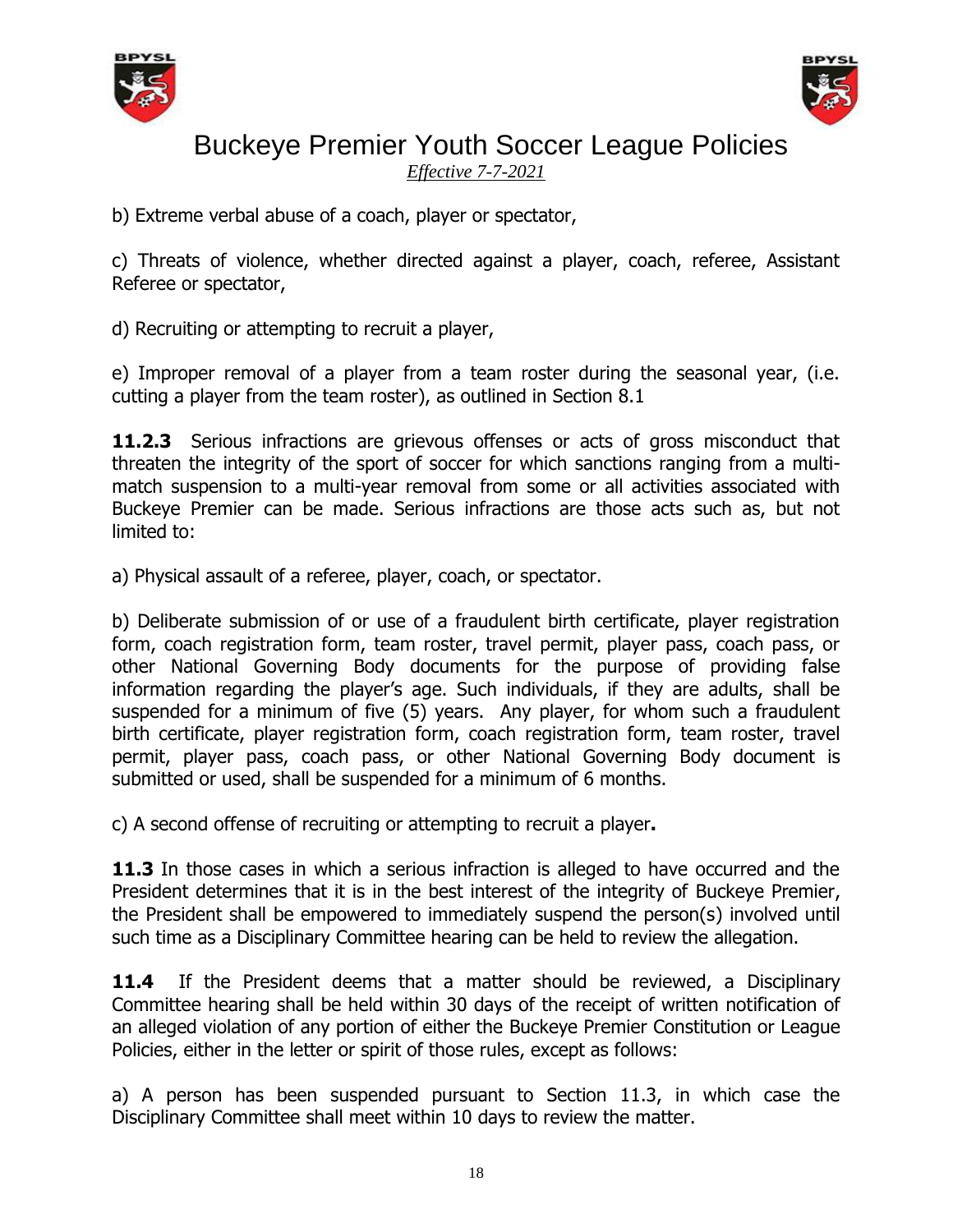



*Effective 7-7-2021*

b) One or more of the persons who are alleged to have violated one or more portions of either the Code of Regulations or the Administrative Bylaws submits a written request to the President a postponement of the proceedings before the Disciplinary Committee. When such a request is received, a postponement of those proceeding may be granted for up to 30 days.

**11.4.1** During a hearing held by the Disciplinary Committee, the order of the hearing shall be:

a) Statement by the committee chairman as to the nature of the dispute under consideration by the committee and the names of the parties to the dispute.

b) Identification of witnesses that will be present testimony for the committee's consideration.

- c) Opening remarks by the complaining party.
- d) Opening remarks by the party who is the principal of the dispute.

e) Presentation and questioning by both parties of relevant witnesses and documentation.

- f) Questioning of principal by complaining party.
- g) Questioning of complaining party by principal.

h) Questioning of the parties to the dispute by the members of the Disciplinary Committee.

i) Closing remarks by the complaining party and the principal to the dispute.

The Chairman of the Disciplinary Committee may change the order of the hearing as necessary.

**11.4.2** Only those persons identified at the beginning of the hearing as a potential witness may present testimony at the hearing. Persons identified as potential witnesses shall not be present in the hearing room while testimony is presented to the committee by other witnesses.

**11.4.3** The chairman of the committee shall have the authority to rule on all matters relating to the relevancy of testimony and the submission of documentation. The chairman of the committee shall also be empowered to resolve any administrative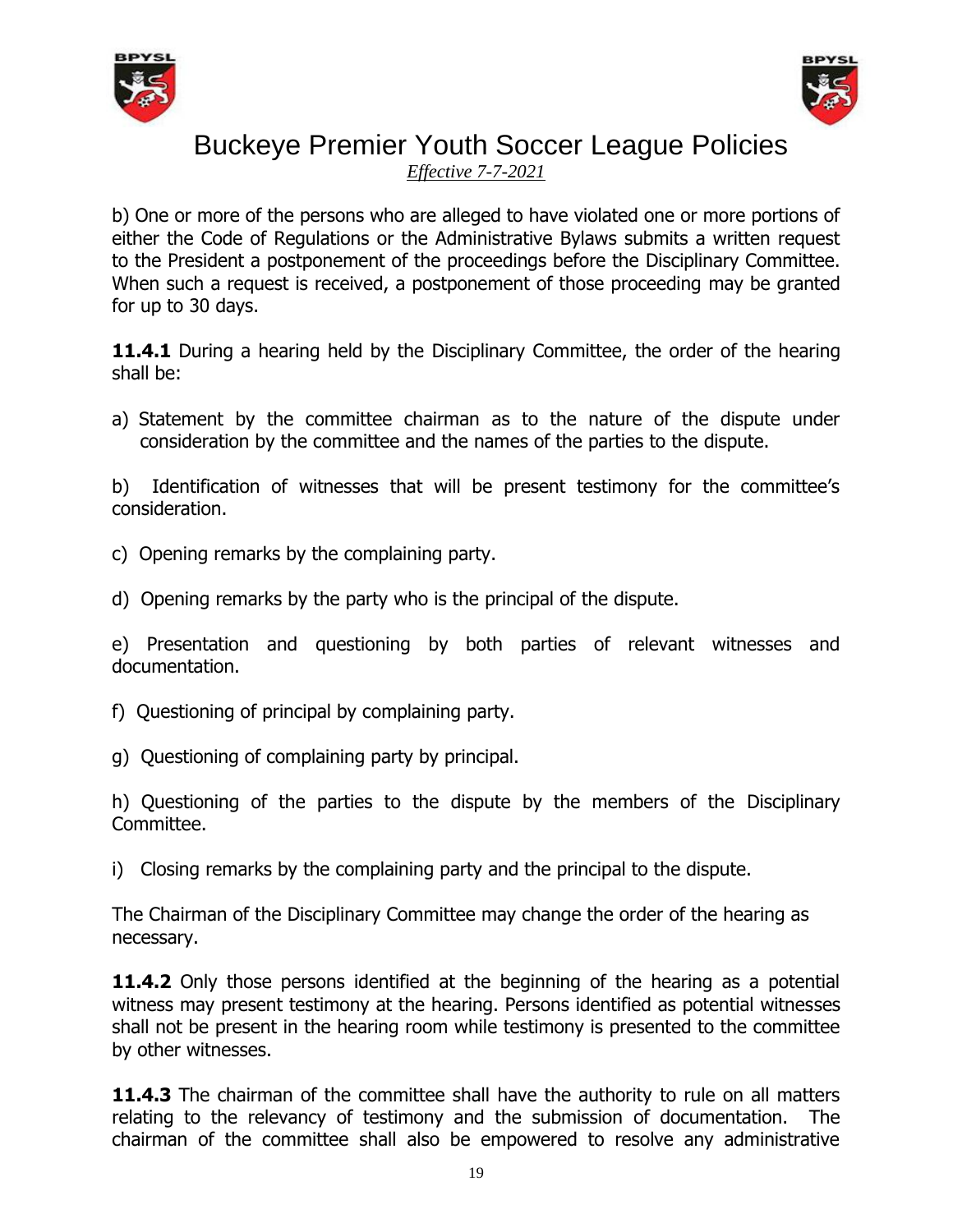



*Effective 7-7-2021*

matter that may come up during the hearing in order to provide that all parties have the opportunity to receive an open, fair and impartial hearing of the dispute. If during the course of the hearing, an administrative ruling by the chairman is contested by any party to the hearing, the Disciplinary Committee, as a whole, will take up the matter. The decision of the Disciplinary Committee, when taken up as a whole, shall be final and binding.

**11.4.4** The parties to the dispute shall be notified, via certified mail, of the decision reached by the Disciplinary Committee within 14 days of the conclusion of the hearing.

**11.5** These rules of conduct are applicable during the entire seasonal year, including league play, tournament play, and at all functions in which the persons are participating based on their registrations and/or participation as players or coaches within Buckeye Premier

**11.6** In those matters referred directly to the National Governing Body, Buckeye Premier reserves the right to impose sanctions in addition to any sanctions that may be imposed by the National Governing Body.

**11.7** In those matters in which the club that organized the team of the player or coach involved, chooses to impose sanctions, Buckeye Premier reserves the right to impose such additional sanctions as are deemed appropriate by the Disciplinary Committee.

**11.8** In those matters involving misconduct at tournaments, the sanctions imposed may include a prohibition against participation in subsequent in-town or out-of-town tournaments, by the coach, player, or team involved.

**11.9** In all cases, the sanctions that may be imposed by Buckeye Premier are in addition to any sanctions that may have been imposed by a referee on the field.

**11.10** All complaints, whether made by a coach, player, referee, parent, spectator, or any person, must be submitted in writing to the attention of the President in care of the Buckeye Premier office. The complaint must provide the date, time, location of the occurrence, the name(s) of the person(s) involved and sufficient details as to the nature of the occurrence in order that an informed decision can be made in the matter. Complaints received more than 365 days after the date of occurrence shall not be reviewed.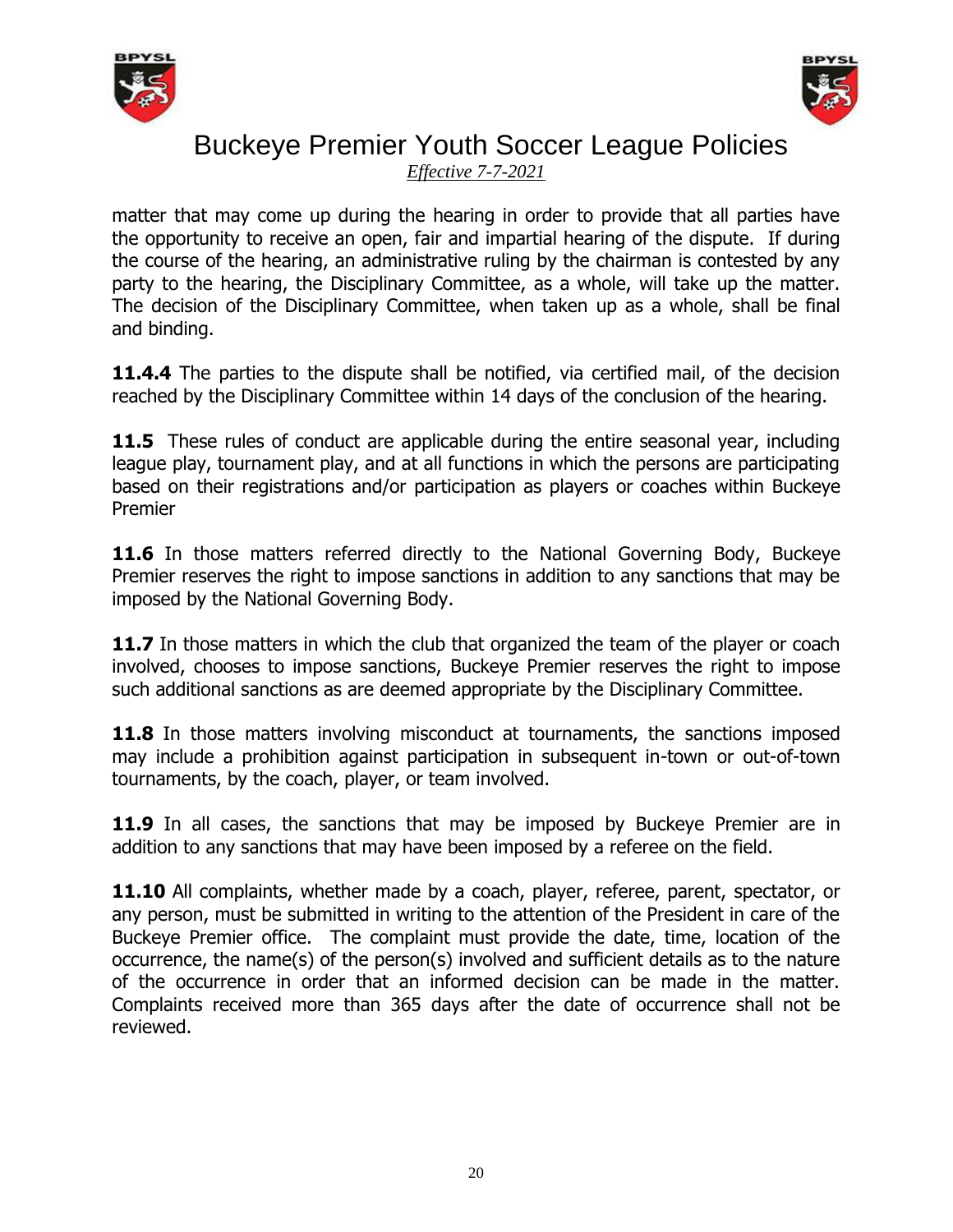



## Buckeye Premier Youth Soccer League Policies *Effective 7-7-2021*

### **12.0 GUIDELINES FOR LIGHTNING AND HAZARDOUS WEATHER CONDITIONS**

The protection of League members and participants is of paramount importance. Every member should recognize the danger presented by lightning, tornados, and other hazardous weather. The following items represent generally accepted principles regarding the dangers involved with lightning and tornados.

### **LIGHTNING:**

All thunderstorms produce lightning and are dangerous.

 Lightning often strikes as far as 10 miles away from any rainfall. You are in danger from lightning if you can hear thunder. You are in danger if you can see lightning.

 Lightning injuries can lead to permanent disabilities or death. Look for dark cloud bases and increasing wind.

Lightning can travel sideways for up to 10 miles and strike when skies are blue.

• Soccer fields are a dangerous place to be during a lightning storm. When lightning is seen or thunder is heard, or when dark threatening clouds are observed, quickly suspend the match and/or practice and move to a safe location.

 Avoid standing in an open area, near soccer goals, under a tent, near trees or in water. The safest place during a thunderstorm with or without visible lightning is in a car, but not a convertible.

### **TORNADOS:**

- Watch for rapidly darkening skies.
- $\bullet$

• The sound of an approaching tornado is often described as that of an approaching train.

 The funnel of a tornado does not have to touch down to cause extensive damage and injuries.

Tornados can produce winds of 300 miles per hour or more.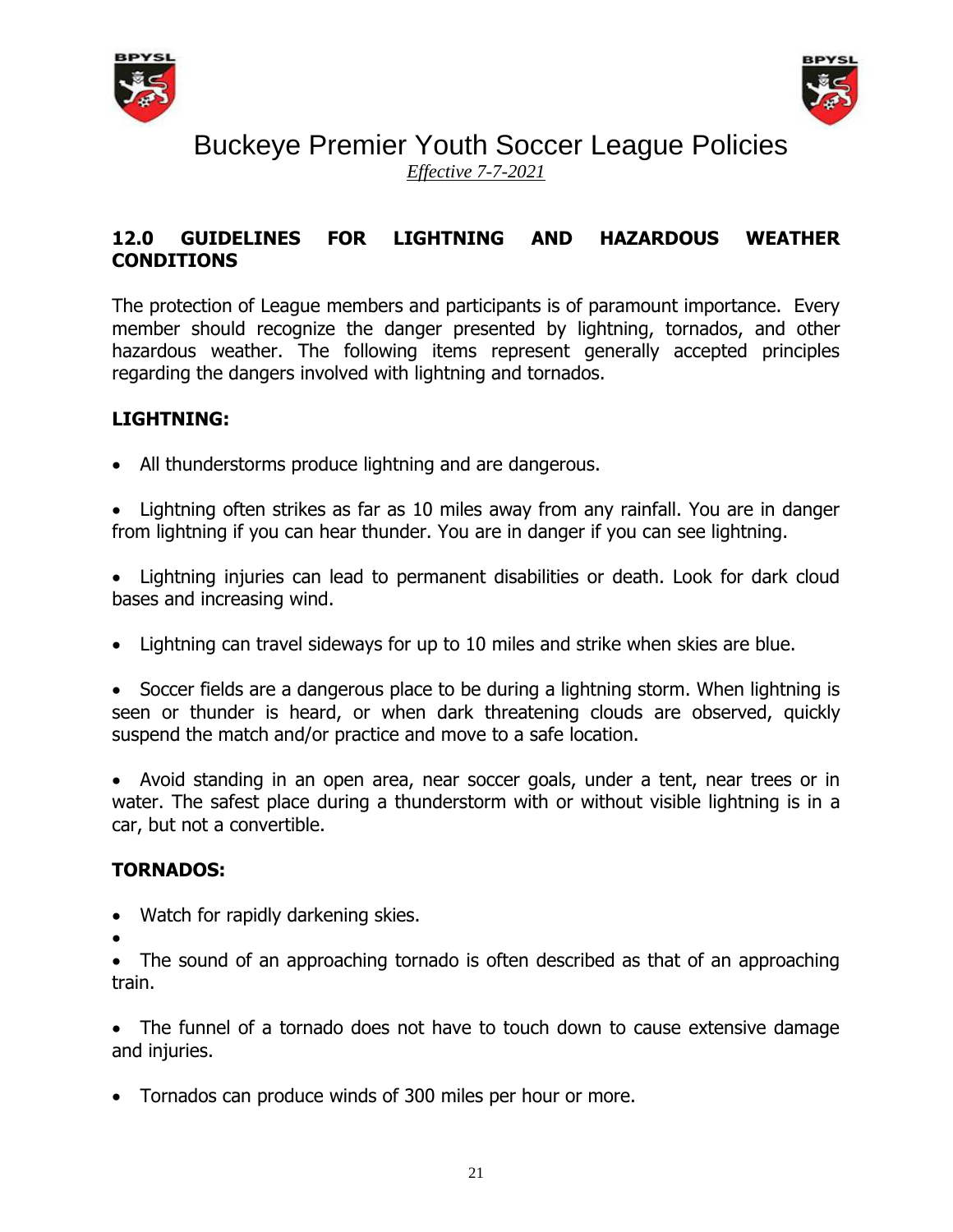



*Effective 7-7-2021*

• Most people who are hurt during a tornado are hurt when they are struck by flying debris.

• Seek safety in a solid structure, preferably in a basement or in an interior room. If no building is available, lay down in a ditch.

## **MATCH SUSPENSION REQUIREMENTS:**

In any of the circumstances outlined below occurs the referee must immediately suspend the match.

1. If thunder is heard the match must be suspended and the fields cleared. Everyone should immediately go to a safe shelter.

2. If lightning is seen the match must be suspended and the fields cleared. Everyone should immediately go to a safe shelter.

3. If a thunderstorm is heard or your hair stands on end, the match should be suspended and the fields cleared. Everyone should immediately go to a safe shelter. Do not wait until it rains.

If the match official does not immediately suspend the match when any one of the points above have occurred, the head coach from each team can agree that one of the criteria listed above have occurred they are to withdraw their teams from the field. If this action is taken, then both coaches must submit a written report to their league outlining the circumstances, the facts concerning the weather conditions at that time, the fact that the two coaches were in agreement and the name of the officials at the match.

If an official and one of the coaches do not reach the conclusion to suspend the match and any one of the four points listed above are believed to have occurred, the coach that supported the suspension of the match is to send a written report to their league outlining the facts and the names of the officials.

No one should retake the field or re-start the match until all of the lightning and thunder or other hazardous weather has left the area. Specifically, no one should retake the filed for a minimum of 30 minutes after the last lightning is seen or thunder is heard, or the dangerously high winds have passed.

## **13.0 Fees and Penalties**

**13.1** All U9's thru U19/20's teams that wish to participate in Buckeye Premier during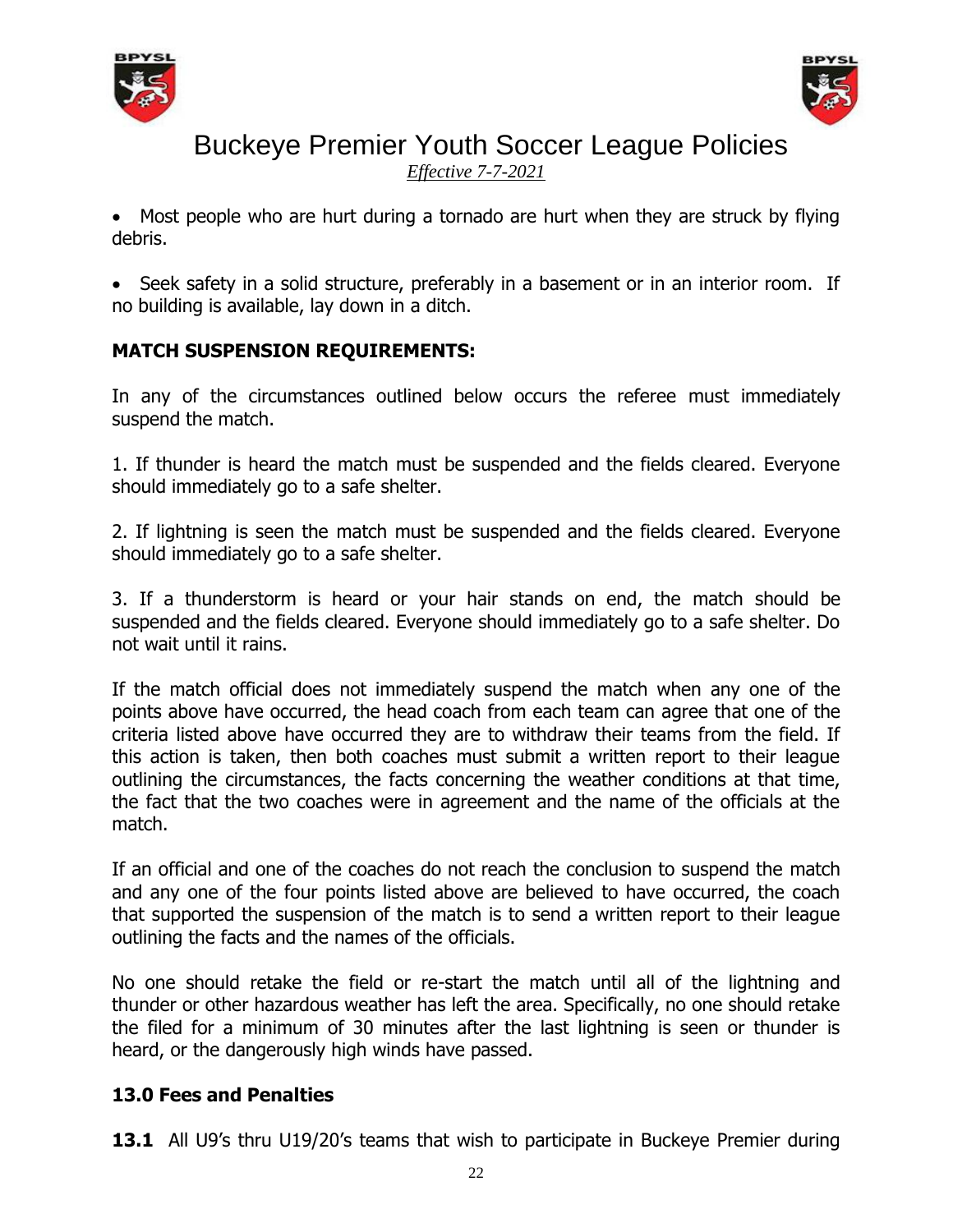



*Effective 7-7-2021*

the Fall season, (or the Spring season, if the Spring season is the first season of play during the current seasonal year), must register their team, players and coaches in Buckeye Premier prior to registering their team, players and coaches in another league.

If any team participated in a member league or association other than Buckeye Premier during the Fall season, they may participate in Buckeye Premier for the Winter / Spring season. They will use the player and coach passes as well as the team roster issued to the team for the Fall season as long as they are from the same National Governing Body. The team will submit the roster to Buckeye Premier and will be stamped with the Buckeye Premier Roster Approved stamp.

Failure to follow the above guidelines on team registration shall be sufficient grounds to reject the application to participate in Buckeye Premier during that seasonal year.

**13.2** Each team must pay a per team fee which includes the cost of registering all players and coaches with the National Governing Body, the cost of adding and/or transferring of players, the cost of field rentals and all league administrative costs.

| <b>Age Group</b>                                                   | <b>Fall Season</b> | Spring Season*                                                                                                                                              | <b>Additional Fees</b>                              |
|--------------------------------------------------------------------|--------------------|-------------------------------------------------------------------------------------------------------------------------------------------------------------|-----------------------------------------------------|
| Under 9's & 10's<br>$(7 \vee 7)$                                   | \$550.00           | \$300.00                                                                                                                                                    | $+$ \$21 per player above<br>a roster of 15 players |
| Under 10's<br>$(9v9)$ , Under<br>11's & Under<br>12's $(9 \vee 9)$ | \$550.00           | \$300.00                                                                                                                                                    | +\$21 per player above<br>a roster of 18 players    |
| Under 12<br>11v11's; Under<br>13's; & Under<br>14's                | \$650.00           | \$400.00                                                                                                                                                    | $+$ \$21 per player above<br>a roster of 22 players |
| Under 15's thru<br>U19/20's teams                                  | $***$              | \$750.00 *** U15 & Older<br>Teams that play in the<br>Fall and are carded<br>USYouth in Ohio South<br>will pay \$750 in the Fall<br>and \$400 in the Spring | $+$ \$21 per player above<br>a roster of 22 players |

The per TFAM FFFS for FALL 2021/Spring 2022 shall be:

**13.3** Payment for team registration fees, shall be paid within 15 days of a team's notification of acceptance for league play prior to each season. A penalty of 10% of the amount due will be assessed on any amount due the league if not paid within 30 days of its due date. The fee will be returned if a team is not accepted. If a team withdraws from the league after they have been notified of their acceptance and self-scheduling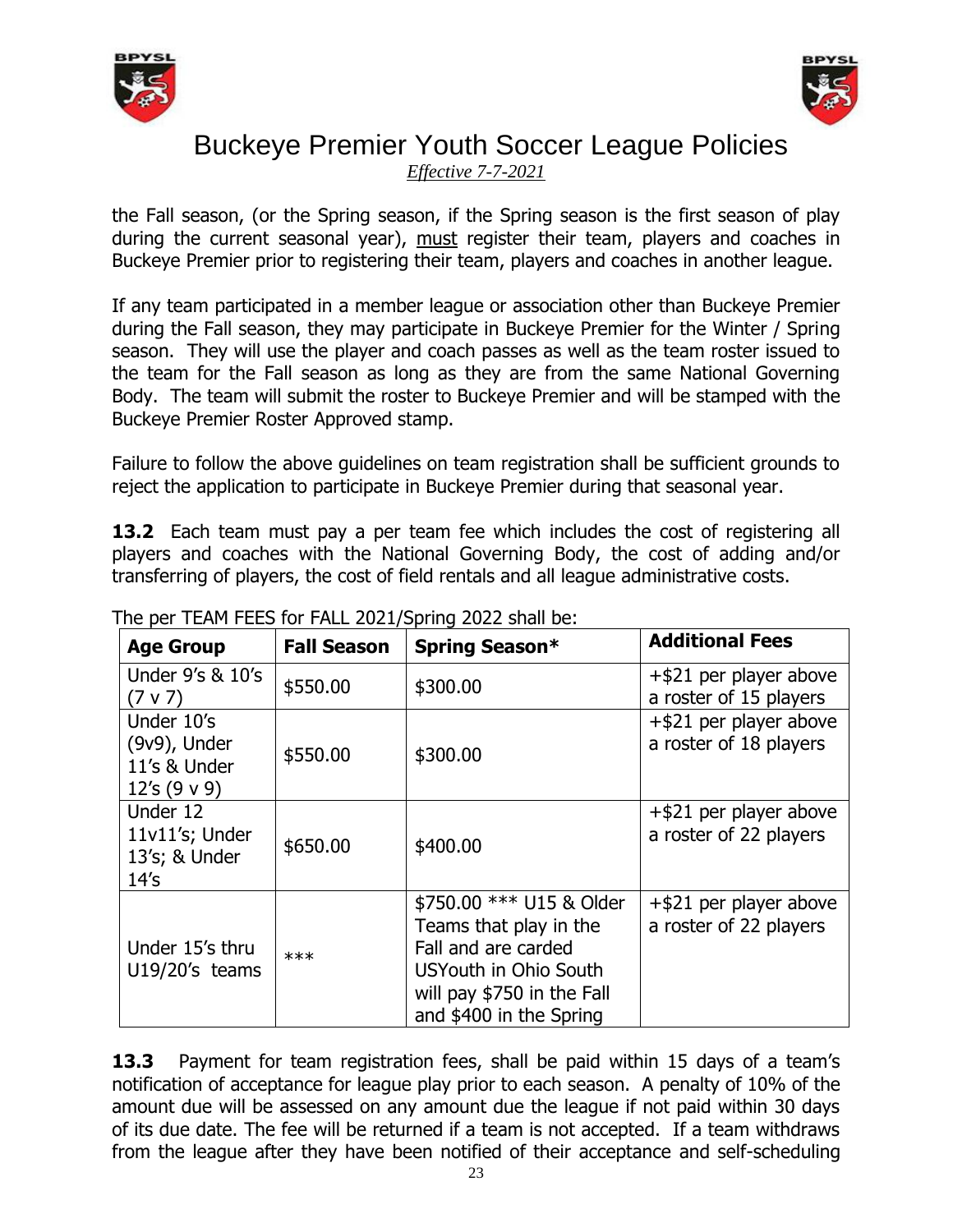



*Effective 7-7-2021*

has taken place, the application fee is forfeited.

A penalty equal to the team entry fee as shown above will be charged to a sponsoring club if a team from that club, once notified of their acceptance into the league, fails to participate in the league and the team entry has not already been paid.

**13,4** Individual teams are responsible for travel, housing, coaching, uniforms, and referee's match fees, etc.

**13.5** If any team fails to play a match and has not provided the required notice for cancellation, they will pay full referee fees, field fees, and ref assignor fees. In addition, the team may be fined a \$200.00 Forfeit Fee.

A team's failure to play all of their scheduled matches may be sufficient grounds to deny that team's acceptance in Buckeye Premier for one or more subsequent seasons.

**13.6** If a match is scheduled to be played on an all-weather turf field and a team fails to attend a match or if a team cancels and reschedules a match on less than **14 business day's notice** and the league is unable to back fill the time slot, the team will be assessed the cost of the rental fee which is currently \$150 per game. This penalty may be in addition to any penalty assessed pursuant to Section **5.2.4** and **13.5.**

## **14.0 RECRUITING PLAYERS AND HOLDING TRYOUTS**

14.1 All teams, U10's through U19/20's, (including coaches, players, parents and team supporters) that will be applying to participate in the Buckeye Premier league and current Buckeye Premier teams may NOT contact a player from another team that is registered in Buckeye Premier for the purpose of enticing the player to switch teams or to attend a tryout, except during the allowable period designated by the National Governing Body for each seasonal year.

## **14.2 Club/Team TRYOUT RULES:**

Buckeye Premier Teams follow their National Governing Body and State Association tryout rules.

Failure to comply with this Section 14.0 before, during or after the formation of a team will result in penalties up to and including suspension of the person or the team involved from Buckeye Premier. In addition, whether or not the team or club involved is a current member of Buckeye Premier, failure to comply with any portion of this Section IX, may result in the rejection of the team or club involved from participation in the Buckeye Premier league during the subsequent seasonal year.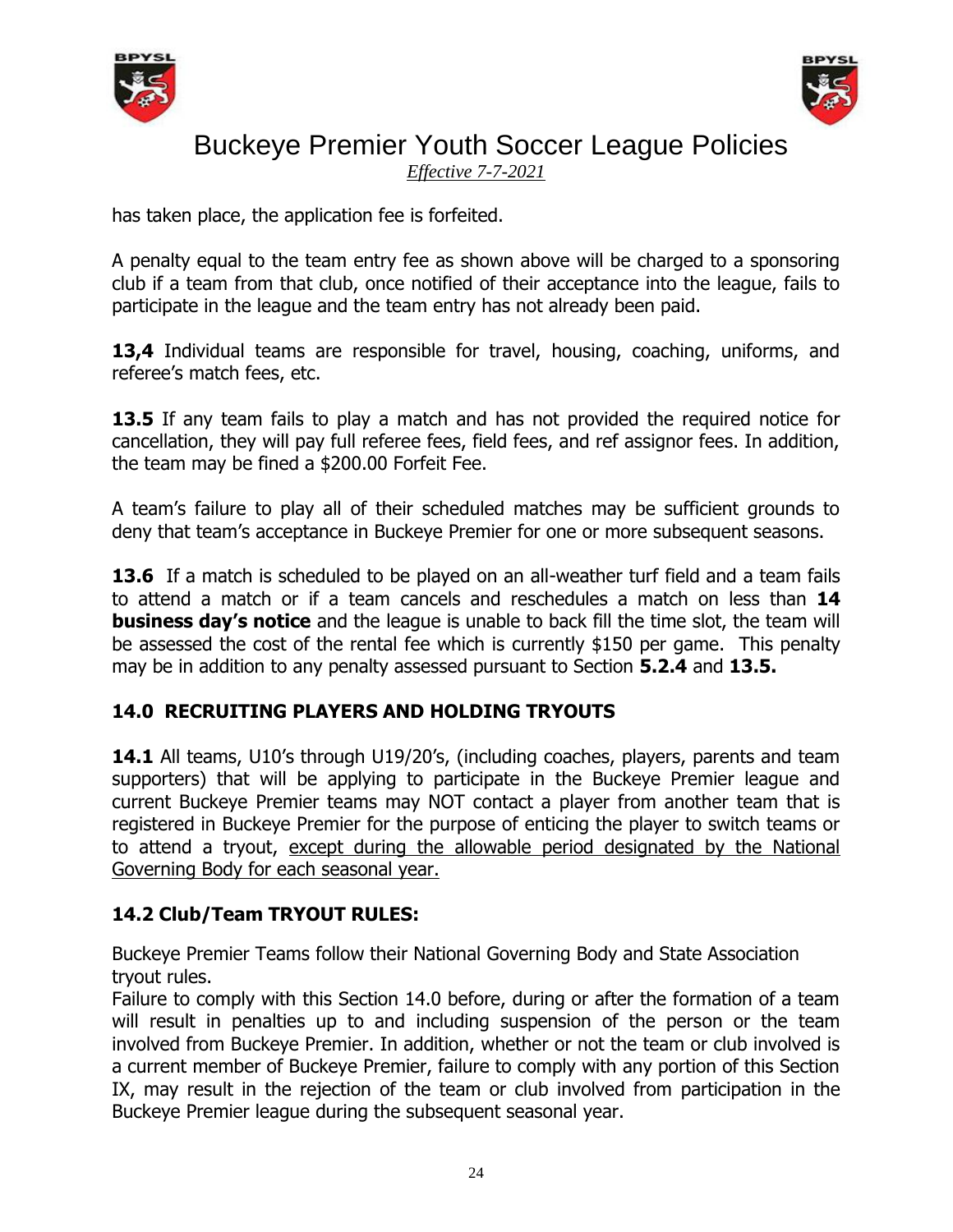



*Effective 7-7-2021*

### **15.0 Risk Management Program**

**15.1** BPYSL shall comply with and assist as required USSF affiliate's Risk Management Program as designated by the BPYSL Board of Directors.

**15.2** The President shall appoint one person to act in the capacity of the Local Risk Management Coordinator, (Local RMC) and one person as the Alternate Risk Management Coordinator, (Alternate RMC) and to perform the duties of those positions as defined by the USSF affiliate's Risk Management Program as designated by the BPYSL Board of Directors.

## **16.0 Compliance with Ohio Law Relating to Concussions in Youth Sports**

**16.1** BPYSL shall comply with all provisions of the Ohio Revised Code and the requirements of the Ohio Department of Health with regard to concussions and head injuries in youth sports which include but is not limited to:

**16.1.1** As part of the annual registration process, a parent or guardian of all players wishing to participate in BPYSL shall receive from BPYSL a copy of the Ohio Department of Health approved 'Concussion Information Sheet for Youth Sports Organizations'. The standard player membership registration form shall include a provision for a parent or guardian to acknowledge receipt of the information sheet.

**16.1.2** As part of the annual registration process, all coaches wishing to be a coach of a BPYSL team shall receive from BPYSL a copy of the Ohio Department of Health approved form entitled "What Coaches & Referee Need to Know - Youth Sports Organizations". The standard coach membership registration form shall include a provision where the coach acknowledges receipt of the information sheet.

Furthermore as part of the annual registration process, all coaches must provide evidence that they have taken the Ohio Department of Health approved online concussion awareness training available through the National Federation of High Schools, (N.F.H.S.), at least once during the previous three years**.** The required evidence shall be in the form of a copy of the Certificate of Completion issued at the end of the designated N.F.H.S. training course. However, the expiration date of the Certificate of Completion must be after August  $31<sup>st</sup>$  of the seasonal year that the coach is registering for.

**16.1.4** If during any game, scrimmage, practice or other athletic activity supervised by a BPYSL coach, referee or league official, a player exhibits signs, symptoms or behaviors consistent with having sustained a concussion or head injury then that player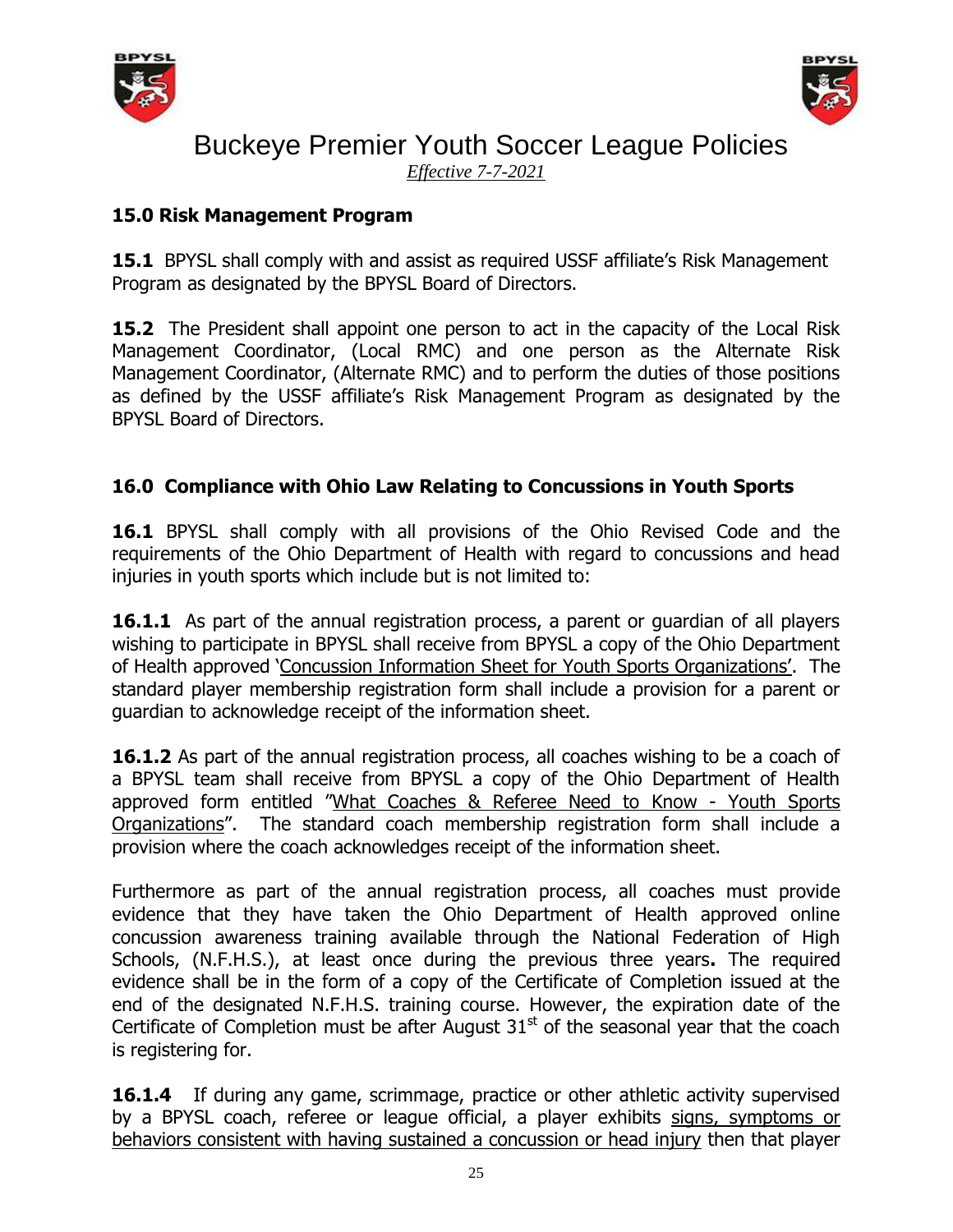



*Effective 7-7-2021*

shall be prohibited from further participation in any athletic activity on that same calendar day.

Furthermore, the coach, referee or league official shall ensure that the player does not engage in any other game, scrimmage, practice or other athletic activity that is under the supervision of the coach, referee or league official until the player or player's parent has submitted written evidence that they have been cleared to return to play by one of the following:

- a physician, (M.D. or D.O.),
- an athletic trainer whose work is supervised by a physician,
- a physician assistant
- a nurse practitioner

**16.1.5** If there is dispute amongst a player's coach, a referee, and/or a league official that is supervising that practice or competition as to whether or not a player is or has exhibited the signs, symptoms or behaviors consistent with having sustained a concussion or head injury, the opinion of the person who believes that a player is exhibiting the signs, symptoms or behaviors consistent with having sustained a concussion or head injury shall prevail. This shall mean that the determination by a player's parent, a player's coach, a referee, and/or a league official that is supervising that practice or competition that a player is exhibiting or has exhibited the signs, symptoms or behaviors consistent with having sustained a concussion or head injury cannot be overruled.

**16.2** If during a BPYSL league game, a coach, referee or league official believes a player exhibits signs, symptoms or behaviors consistent with having sustained a concussion or head injury then that player's player pass shall be turned over to a league official or sent to the BPYSL office within 24 hours by the person who made the determination that the player exhibits signs, symptoms or behaviors consistent with having sustained a concussion or head injury.

The player pass shall be held at the BPYSL office until such time as written evidence that they have been cleared to return to play by one of the following, has been received at the BPYSL office:

- a physician,  $(M.D.$  or  $D.O.$ ),
- an athletic trainer whose work is routinely supervised by a physician,
- a physician assistant
- a nurse practitioner

All information regarding a particular player who has been determined to have exhibited signs, symptoms or behaviors consistent with having sustained a concussion or head injury shall be held for a minimum of three years and a maximum of four years